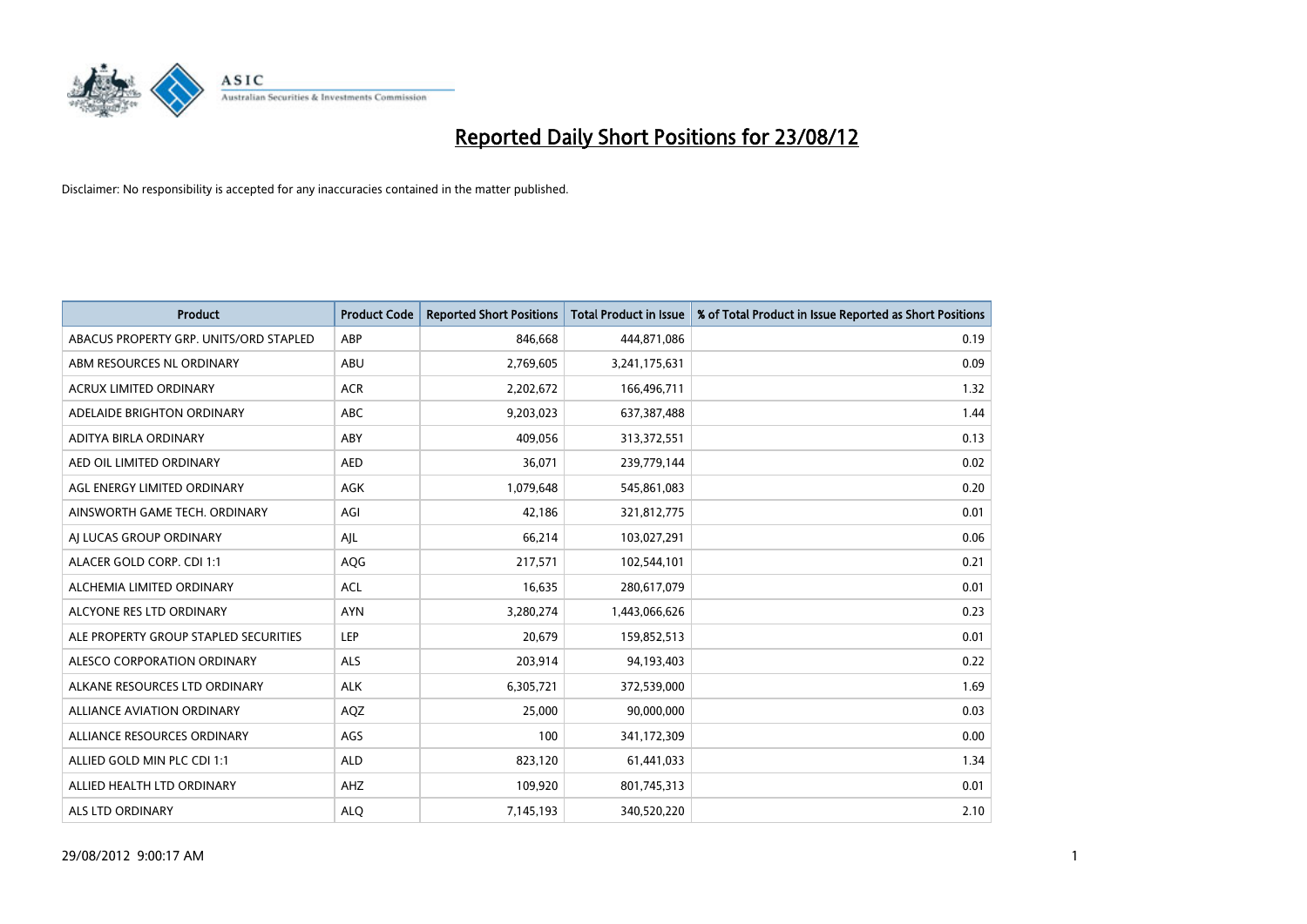

| <b>Product</b>                          | <b>Product Code</b> | <b>Reported Short Positions</b> | <b>Total Product in Issue</b> | % of Total Product in Issue Reported as Short Positions |
|-----------------------------------------|---------------------|---------------------------------|-------------------------------|---------------------------------------------------------|
| ALTONA MINING LTD ORDINARY              | <b>AOH</b>          | 51,423                          | 527,271,038                   | 0.01                                                    |
| ALUMINA LIMITED ORDINARY                | <b>AWC</b>          | 208,214,385                     | 2,440,196,187                 | 8.53                                                    |
| AMCOR LIMITED ORDINARY                  | AMC                 | 4,069,465                       | 1,206,684,923                 | 0.34                                                    |
| AMP LIMITED ORDINARY                    | AMP                 | 12,381,592                      | 2,894,931,180                 | 0.43                                                    |
| AMPELLA MINING ORDINARY                 | <b>AMX</b>          | 4,963,206                       | 246,800,493                   | 2.01                                                    |
| ANGLOGOLD ASHANTI CDI 5:1               | AGG                 | 3,000                           | 89,207,765                    | 0.00                                                    |
| ANSELL LIMITED ORDINARY                 | <b>ANN</b>          | 5,465,517                       | 130,656,668                   | 4.18                                                    |
| ANTARES ENERGY LTD ORDINARY             | <b>AZZ</b>          | 330,855                         | 258,000,000                   | 0.13                                                    |
| ANZ BANKING GRP LTD ORDINARY            | ANZ                 | 10,609,173                      | 2,716,019,028                 | 0.39                                                    |
| APA GROUP STAPLED SECURITIES            | <b>APA</b>          | 25,096,759                      | 644,485,583                   | 3.89                                                    |
| APN NEWS & MEDIA ORDINARY               | <b>APN</b>          | 19,599,683                      | 649,010,756                   | 3.02                                                    |
| AQUARIUS PLATINUM. ORDINARY             | <b>AQP</b>          | 12,290,552                      | 472,851,336                   | 2.60                                                    |
| AQUILA RESOURCES ORDINARY               | <b>AQA</b>          | 7,010,159                       | 411,804,442                   | 1.70                                                    |
| ARAFURA RESOURCE LTD ORDINARY           | ARU                 | 5,384,248                       | 396,004,144                   | 1.36                                                    |
| ARB CORPORATION ORDINARY                | ARP                 | 35,607                          | 72,481,302                    | 0.05                                                    |
| ARDENT LEISURE GROUP STAPLED SECURITIES | AAD                 | 499,279                         | 334,209,401                   | 0.15                                                    |
| ARISTOCRAT LEISURE ORDINARY             | <b>ALL</b>          | 25,124,531                      | 550,502,889                   | 4.56                                                    |
| ARRIUM LTD ORDINARY                     | ARI                 | 25,593,686                      | 1,345,665,626                 | 1.90                                                    |
| <b>ASCIANO LIMITED ORDINARY</b>         | <b>AIO</b>          | 8,061,334                       | 975,385,664                   | 0.83                                                    |
| ASG GROUP LIMITED ORDINARY              | <b>ASZ</b>          | 849.269                         | 172,172,079                   | 0.49                                                    |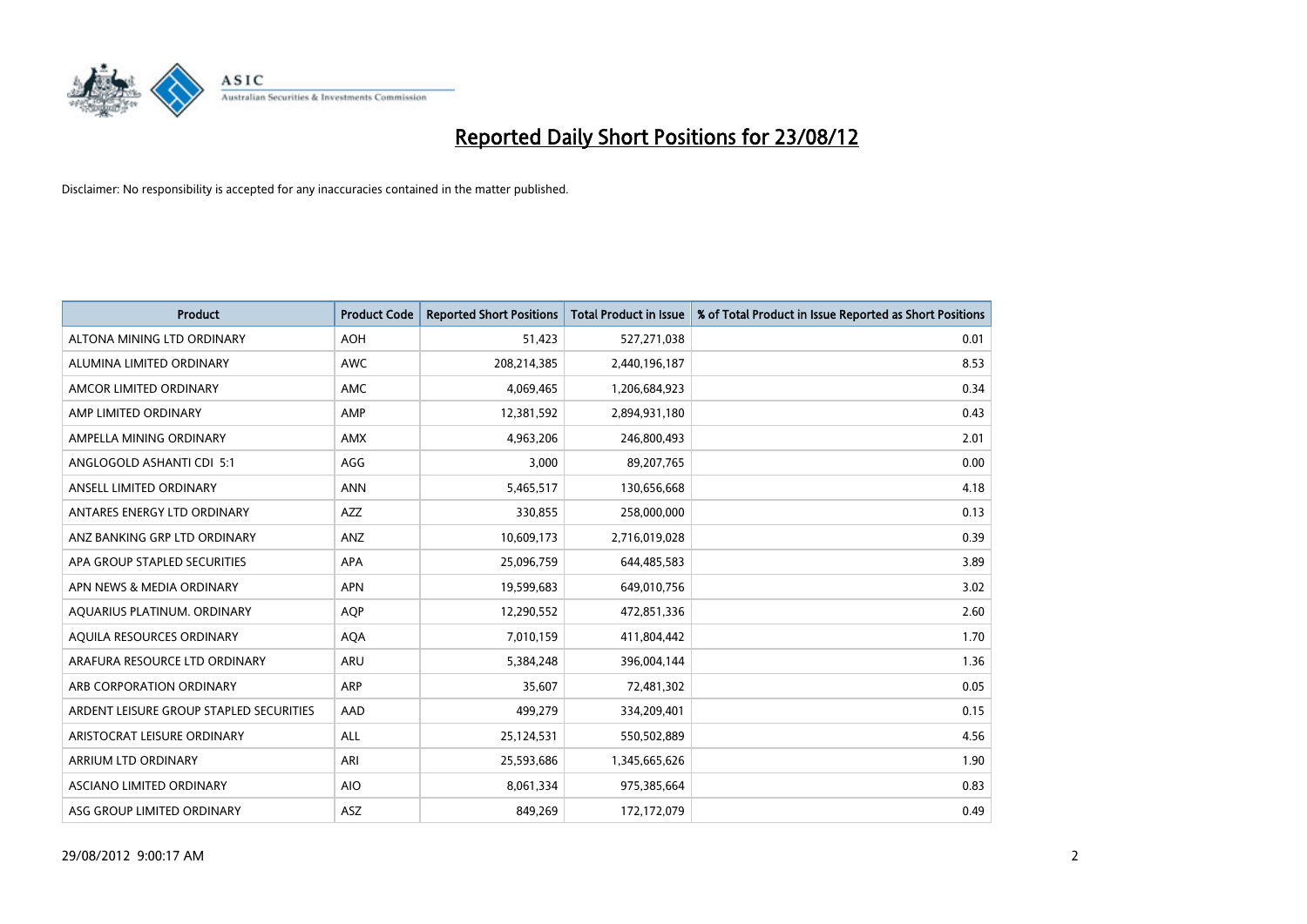

| <b>Product</b>                              | <b>Product Code</b> | <b>Reported Short Positions</b> | <b>Total Product in Issue</b> | % of Total Product in Issue Reported as Short Positions |
|---------------------------------------------|---------------------|---------------------------------|-------------------------------|---------------------------------------------------------|
| ASPEN GROUP ORD/UNITS STAPLED               | <b>APZ</b>          | 617,981                         | 600,507,326                   | 0.10                                                    |
| ASPIRE MINING LTD ORDINARY                  | <b>AKM</b>          | 270,266                         | 620,594,556                   | 0.04                                                    |
| ASTRO JAP PROP GROUP STAPLED SECURITIES     | AJA                 | 5,827                           | 58,445,002                    | 0.01                                                    |
| ASX LIMITED ORDINARY                        | ASX                 | 3,171,510                       | 175,136,729                   | 1.81                                                    |
| ATLAS IRON LIMITED ORDINARY                 | AGO                 | 8,372,625                       | 904,580,993                   | 0.93                                                    |
| <b>AURORA OIL &amp; GAS ORDINARY</b>        | <b>AUT</b>          | 6,845,173                       | 447,885,778                   | 1.53                                                    |
| AUSDRILL LIMITED ORDINARY                   | <b>ASL</b>          | 1,850,366                       | 304,397,289                   | 0.61                                                    |
| AUSENCO LIMITED ORDINARY                    | AAX                 | 452,829                         | 123,872,665                   | 0.37                                                    |
| AUSGOLD LIMITED ORDINARY                    | <b>AUC</b>          | 50,000                          | 136,224,010                   | 0.04                                                    |
| <b>AUSTAL LIMITED ORDINARY</b>              | ASB                 | 177,718                         | 188,193,007                   | 0.09                                                    |
| AUSTIN ENGINEERING ORDINARY                 | ANG                 | 30,685                          | 72,314,403                    | 0.04                                                    |
| <b>AUSTRALAND PROPERTY STAPLED SECURITY</b> | <b>ALZ</b>          | 468,252                         | 576,846,597                   | 0.08                                                    |
| AUSTRALIAN AGRICULT. ORDINARY               | AAC                 | 301,049                         | 312,905,085                   | 0.10                                                    |
| AUSTRALIAN INFRASTR. UNITS/ORDINARY         | <b>AIX</b>          | 10,966,512                      | 620,733,944                   | 1.77                                                    |
| AUSTRALIAN PHARM, ORDINARY                  | API                 | 311,926                         | 488,115,883                   | 0.06                                                    |
| AUTOMOTIVE HOLDINGS ORDINARY                | AHE                 | 45,847                          | 260,579,682                   | 0.02                                                    |
| AVIENNINGS LIMITED ORDINARY                 | AVI                 | 575,001                         | 274,588,694                   | 0.21                                                    |
| AWE LIMITED ORDINARY                        | <b>AWE</b>          | 4,066,312                       | 521,871,941                   | 0.78                                                    |
| AZIMUTH RES LTD ORDINARY                    | <b>AZH</b>          | 1,009,440                       | 418,911,161                   | 0.24                                                    |
| AZUMAH RESOURCES ORDINARY                   | <b>AZM</b>          | 500,000                         | 333,714,096                   | 0.15                                                    |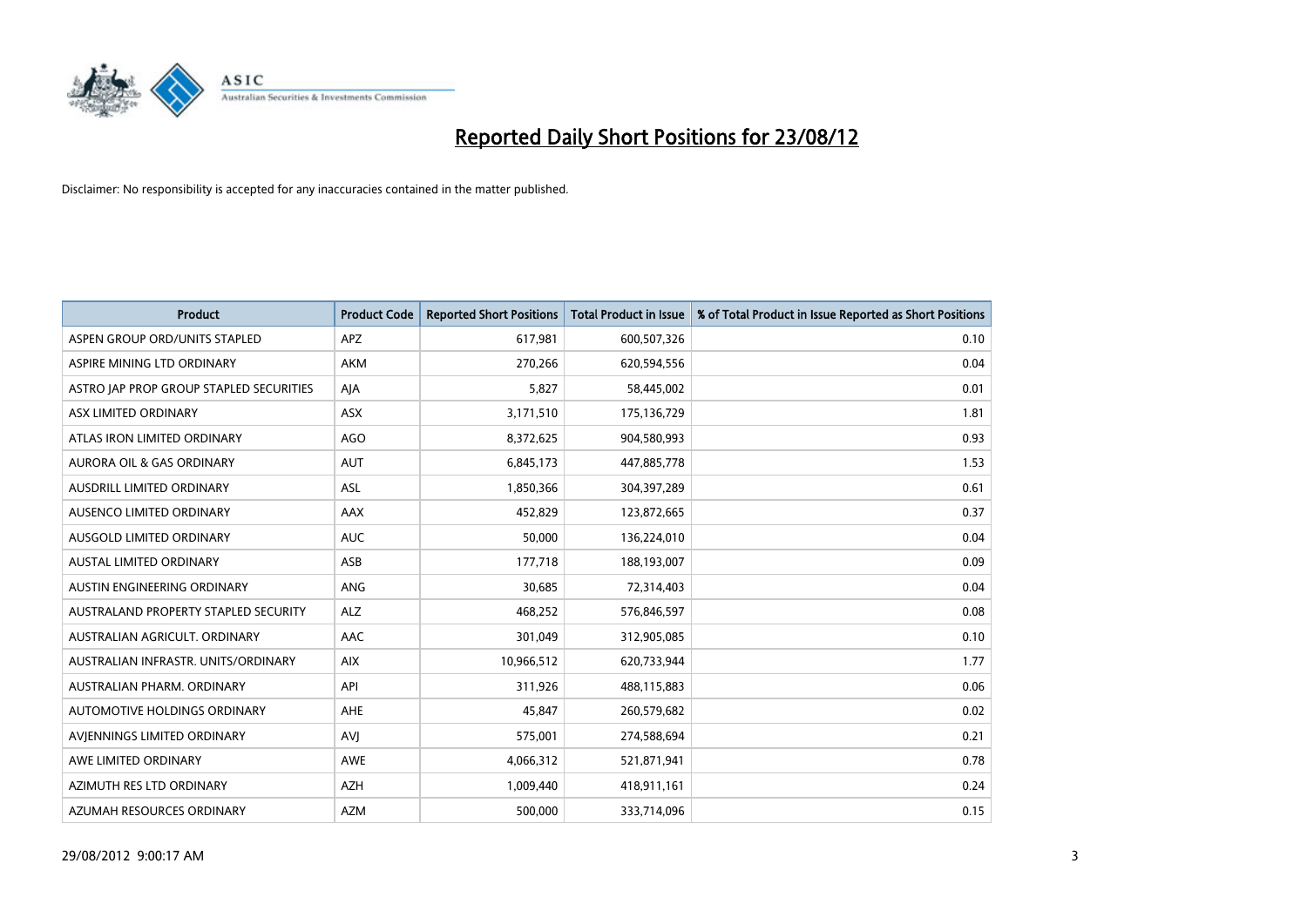

| <b>Product</b>                       | <b>Product Code</b> | <b>Reported Short Positions</b> | <b>Total Product in Issue</b> | % of Total Product in Issue Reported as Short Positions |
|--------------------------------------|---------------------|---------------------------------|-------------------------------|---------------------------------------------------------|
| <b>BANDANNA ENERGY ORDINARY</b>      | <b>BND</b>          | 3,878,683                       | 528,481,199                   | 0.73                                                    |
| BANK OF QUEENSLAND. ORDINARY         | <b>BOQ</b>          | 10,410,407                      | 308,797,224                   | 3.37                                                    |
| <b>BANNERMAN RESOURCES ORDINARY</b>  | <b>BMN</b>          | 10,000                          | 302,069,772                   | 0.00                                                    |
| <b>BASE RES LIMITED ORDINARY</b>     | <b>BSE</b>          | 641,565                         | 460,440,029                   | 0.14                                                    |
| <b>BATHURST RESOURCES ORDINARY</b>   | <b>BTU</b>          | 35,586,425                      | 696,747,997                   | 5.11                                                    |
| <b>BC IRON LIMITED ORDINARY</b>      | <b>BCI</b>          | 2,589                           | 103,861,000                   | 0.00                                                    |
| BEACH ENERGY LIMITED ORDINARY        | <b>BPT</b>          | 25,214,165                      | 1,255,464,157                 | 2.01                                                    |
| BEADELL RESOURCE LTD ORDINARY        | <b>BDR</b>          | 13,999,947                      | 719,704,752                   | 1.95                                                    |
| BENDIGO AND ADELAIDE ORDINARY        | <b>BEN</b>          | 9,612,580                       | 396,663,707                   | 2.42                                                    |
| <b>BENITEC BIOPHARMA ORDINARY</b>    | <b>BLT</b>          | 75,000                          | 970,628,529                   | 0.01                                                    |
| BERKELEY RESOURCES ORDINARY          | <b>BKY</b>          | 201,891                         | 179,393,273                   | 0.11                                                    |
| BETASHARES ASX RES ETF UNITS         | <b>ORE</b>          | 72,451                          | 6,120,745                     | 1.18                                                    |
| BETASHARES AUST BEAR ETF UNITS       | <b>BEAR</b>         | $\mathbf{1}$                    | 334,441                       | 0.00                                                    |
| BETASHARES GOLD ETF ETF UNITS        | QAU                 | 8,097                           | 2,016,298                     | 0.40                                                    |
| <b>BHP BILLITON LIMITED ORDINARY</b> | <b>BHP</b>          | 6,629,088                       | 3,211,691,105                 | 0.21                                                    |
| <b>BILLABONG ORDINARY</b>            | <b>BBG</b>          | 6,424,681                       | 478,944,292                   | 1.34                                                    |
| <b>BIOTA HOLDINGS ORDINARY</b>       | <b>BTA</b>          | 343,814                         | 182,350,316                   | 0.19                                                    |
| <b>BLACKTHORN RESOURCES ORDINARY</b> | <b>BTR</b>          | 245,468                         | 164,285,950                   | 0.15                                                    |
| BLUESCOPE STEEL LTD ORDINARY         | <b>BSL</b>          | 41,803,177                      | 3,349,185,247                 | 1.25                                                    |
| <b>BOART LONGYEAR ORDINARY</b>       | <b>BLY</b>          | 6,650,604                       | 461,163,412                   | 1.44                                                    |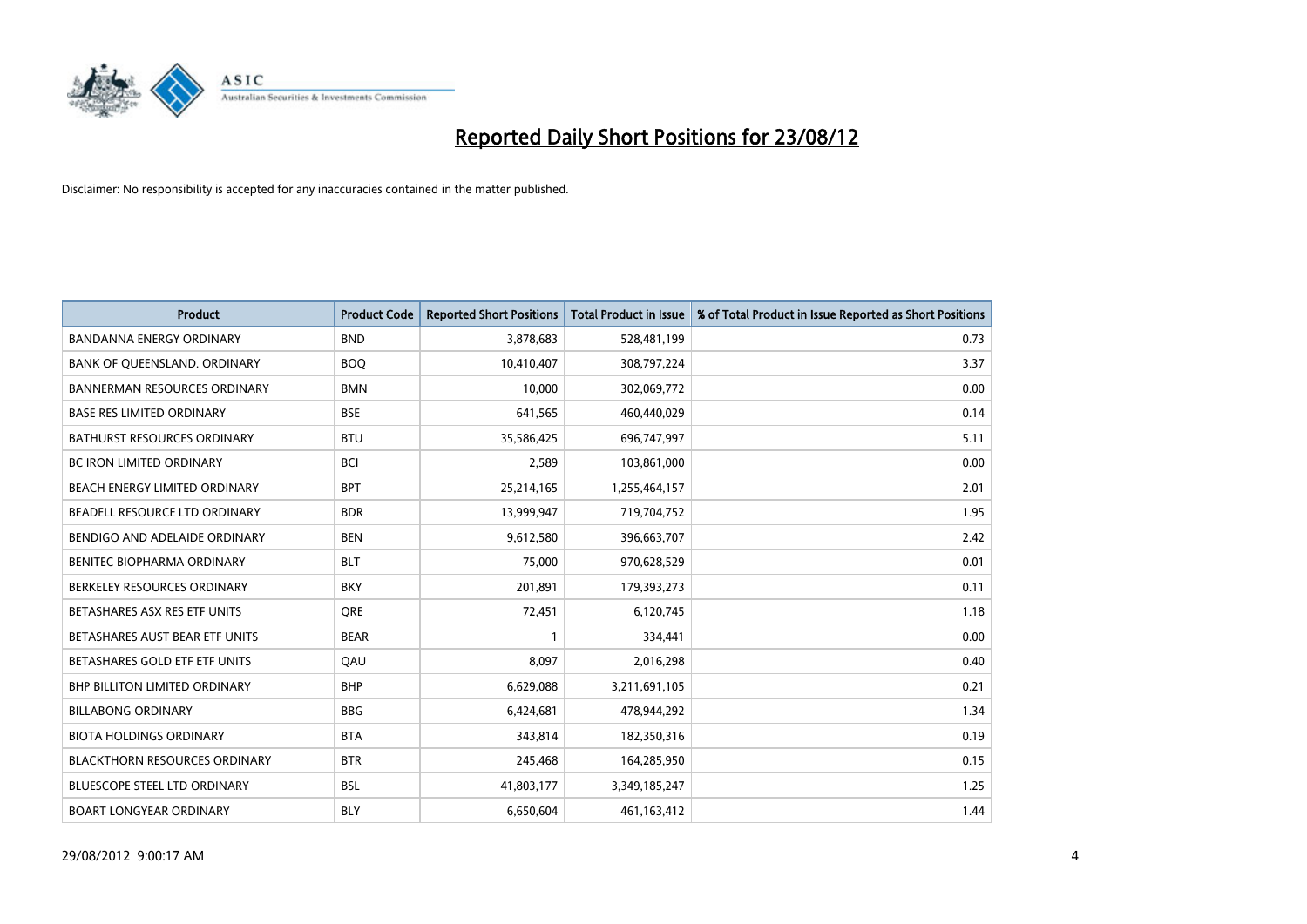

| <b>Product</b>                          | <b>Product Code</b> | <b>Reported Short Positions</b> | <b>Total Product in Issue</b> | % of Total Product in Issue Reported as Short Positions |
|-----------------------------------------|---------------------|---------------------------------|-------------------------------|---------------------------------------------------------|
| <b>BORAL LIMITED, ORDINARY</b>          | <b>BLD</b>          | 46,078,797                      | 758,572,140                   | 6.07                                                    |
| <b>BRADKEN LIMITED ORDINARY</b>         | <b>BKN</b>          | 3,686,845                       | 168,629,376                   | 2.19                                                    |
| <b>BRAMBLES LIMITED ORDINARY</b>        | <b>BXB</b>          | 5,871,587                       | 1,555,188,609                 | 0.38                                                    |
| BREVILLE GROUP LTD ORDINARY             | <b>BRG</b>          | 60,834                          | 130,095,322                   | 0.05                                                    |
| <b>BRICKWORKS LIMITED ORDINARY</b>      | <b>BKW</b>          | 15,653                          | 147,567,333                   | 0.01                                                    |
| BT INVESTMENT MNGMNT ORDINARY           | <b>BTT</b>          | 273,220                         | 267,906,977                   | 0.10                                                    |
| <b>BUCCANEER ENERGY LTD ORDINARY</b>    | <b>BCC</b>          | 7,096,534                       | 1,133,975,491                 | 0.63                                                    |
| <b>BURU ENERGY ORDINARY</b>             | <b>BRU</b>          | 8,931,169                       | 251,032,144                   | 3.56                                                    |
| <b>BWP TRUST ORDINARY UNITS</b>         | <b>BWP</b>          | 2,746,560                       | 525,255,093                   | 0.52                                                    |
| CABCHARGE AUSTRALIA ORDINARY            | CAB                 | 5,017,572                       | 120,430,683                   | 4.17                                                    |
| CALTEX AUSTRALIA ORDINARY               | <b>CTX</b>          | 4,288,091                       | 270,000,000                   | 1.59                                                    |
| CAPE LAMBERT RES LTD ORDINARY           | <b>CFE</b>          | 328,980                         | 689,108,792                   | 0.05                                                    |
| CARABELLA RES LTD ORDINARY              | <b>CLR</b>          | 490,873                         | 133,642,797                   | 0.37                                                    |
| <b>CARBON ENERGY ORDINARY</b>           | <b>CNX</b>          | 171,369                         | 773,999,771                   | 0.02                                                    |
| <b>CARDNO LIMITED ORDINARY</b>          | CD <sub>D</sub>     | 577,148                         | 138,506,406                   | 0.42                                                    |
| CARNARVON PETROLEUM ORDINARY            | <b>CVN</b>          | 104,209                         | 694,644,634                   | 0.02                                                    |
| CARSALES.COM LTD ORDINARY               | <b>CRZ</b>          | 18,926,635                      | 233,689,223                   | 8.10                                                    |
| CENTRAL PETROLEUM ORDINARY              | <b>CTP</b>          | 329,530                         | 1,383,376,265                 | 0.02                                                    |
| CENTRO RETAIL AUST ORD/UNIT STAPLED SEC | <b>CRF</b>          | 26,724,759                      | 1,427,391,696                 | 1.87                                                    |
| <b>CERAMIC FUEL CELLS ORDINARY</b>      | <b>CFU</b>          | 5.464                           | 1,366,298,863                 | 0.00                                                    |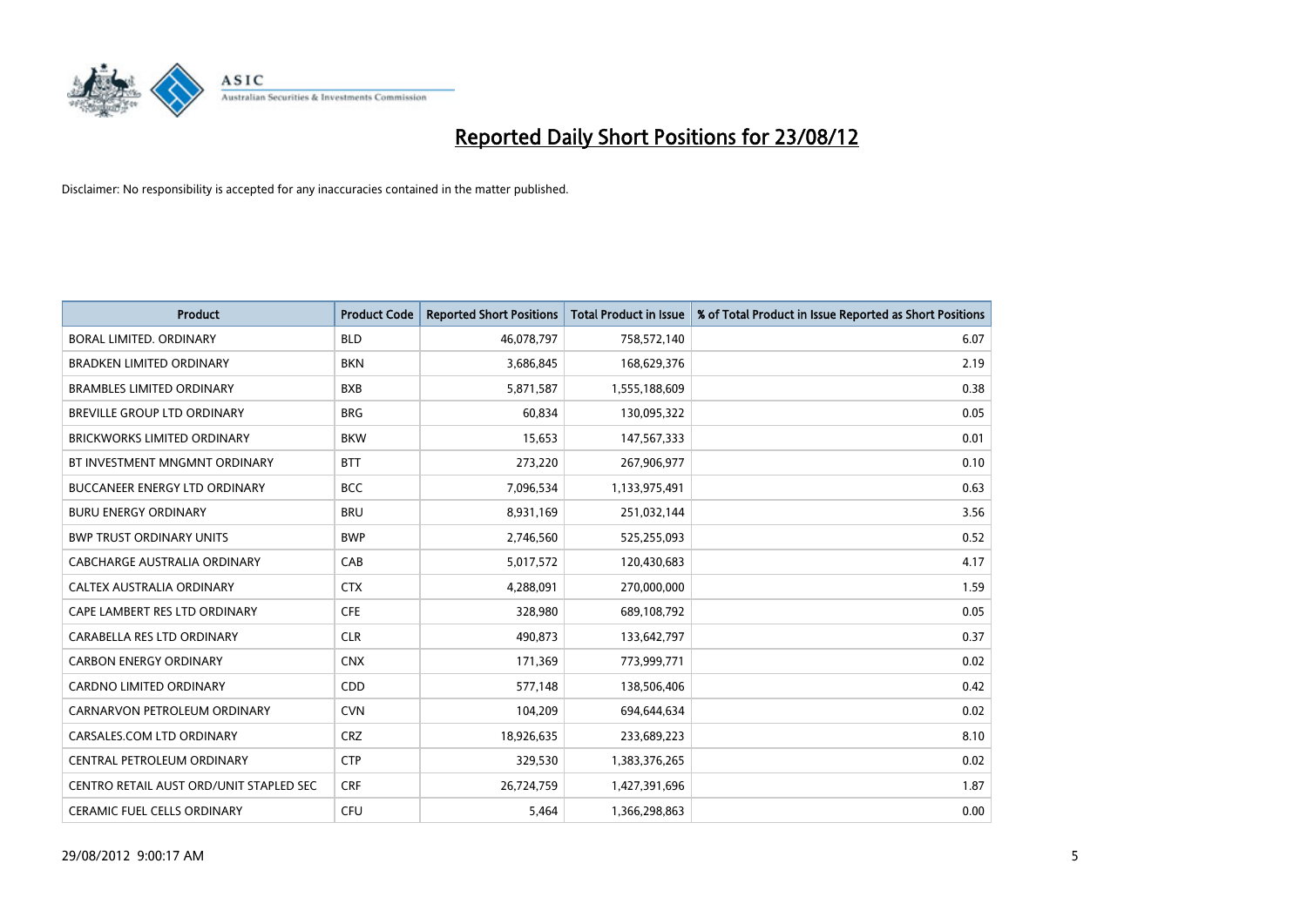

| <b>Product</b>                           | <b>Product Code</b> | <b>Reported Short Positions</b> | <b>Total Product in Issue</b> | % of Total Product in Issue Reported as Short Positions |
|------------------------------------------|---------------------|---------------------------------|-------------------------------|---------------------------------------------------------|
| CFS RETAIL TRUST GRP STAPLED SECURITIES  | <b>CFX</b>          | 48,633,930                      | 2,828,495,659                 | 1.72                                                    |
| CGA MINING LIMITED ORDINARY              | <b>CGX</b>          | 41,676                          | 337,775,726                   | 0.01                                                    |
| CHALLENGER DIV.PRO. STAPLED UNITS DEFSET | <b>CDIDA</b>        | 113,232                         | 214,100,800                   | 0.05                                                    |
| CHALLENGER INFRAST. STAPLED UNITS        | <b>CIF</b>          | 541,447                         | 316,223,785                   | 0.17                                                    |
| <b>CHALLENGER LIMITED ORDINARY</b>       | <b>CGF</b>          | 12,463,393                      | 544,652,710                   | 2.29                                                    |
| CHARTER HALL GROUP STAPLED US PROHIBIT.  | <b>CHC</b>          | 208,546                         | 298,161,633                   | 0.07                                                    |
| <b>CHARTER HALL RETAIL UNITS</b>         | <b>COR</b>          | 778,658                         | 299,628,571                   | 0.26                                                    |
| <b>CHORUS LIMITED ORDINARY</b>           | <b>CNU</b>          | 909,377                         | 385,082,123                   | 0.24                                                    |
| CITIGOLD CORP LTD ORDINARY               | <b>CTO</b>          | 1,355,317                       | 1,238,622,051                 | 0.11                                                    |
| <b>CLOUGH LIMITED ORDINARY</b>           | <b>CLO</b>          | 106,924                         | 773,787,656                   | 0.01                                                    |
| <b>CNPR GRP UNITS/ORD STAPLED</b>        | <b>CNP</b>          | 2,537                           | 972,414,514                   | 0.00                                                    |
| <b>COAL OF AFRICA LTD ORDINARY</b>       | <b>CZA</b>          | 612,546                         | 766,042,402                   | 0.08                                                    |
| COALSPUR MINES LTD ORDINARY              | <b>CPL</b>          | 12,840,372                      | 620,729,899                   | 2.07                                                    |
| <b>COBAR CONSOLIDATED ORDINARY</b>       | CCU                 | 31,068                          | 210,101,187                   | 0.01                                                    |
| COCA-COLA AMATIL ORDINARY                | <b>CCL</b>          | 4,698,329                       | 761,319,007                   | 0.62                                                    |
| COCHLEAR LIMITED ORDINARY                | <b>COH</b>          | 6,082,300                       | 56,972,605                    | 10.68                                                   |
| COCKATOO COAL ORDINARY                   | <b>COK</b>          | 15,619,197                      | 1,016,746,908                 | 1.54                                                    |
| <b>COFFEY INTERNATIONAL ORDINARY</b>     | <b>COF</b>          | 312,130                         | 255,833,165                   | 0.12                                                    |
| <b>COKAL LTD ORDINARY</b>                | <b>CKA</b>          | 6,178                           | 411,046,892                   | 0.00                                                    |
| <b>COLLINS FOODS LTD ORDINARY</b>        | <b>CKF</b>          | 23,670                          | 93,000,003                    | 0.03                                                    |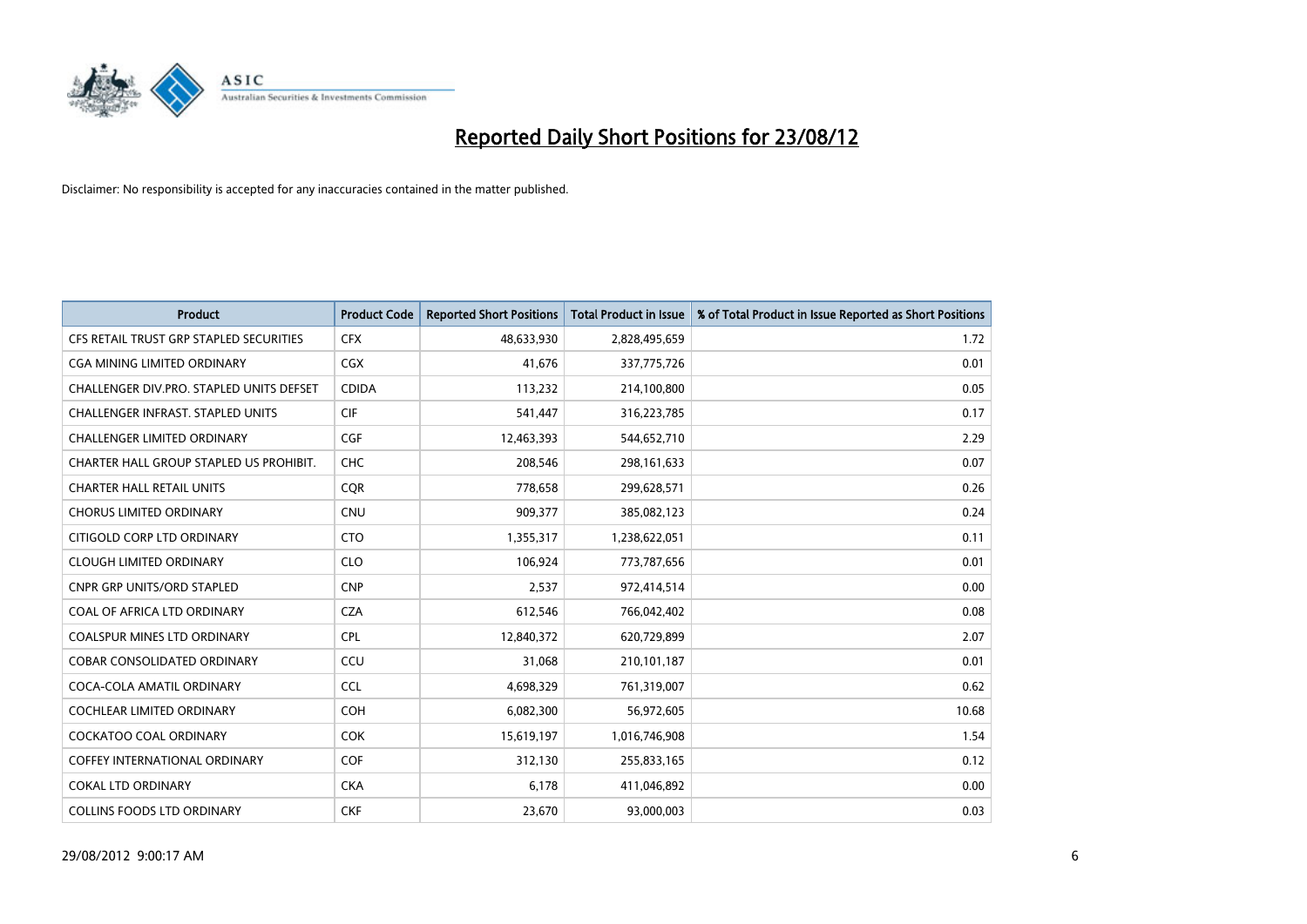

| <b>Product</b>                          | <b>Product Code</b> | <b>Reported Short Positions</b> | <b>Total Product in Issue</b> | % of Total Product in Issue Reported as Short Positions |
|-----------------------------------------|---------------------|---------------------------------|-------------------------------|---------------------------------------------------------|
| COMMONWEALTH BANK, ORDINARY             | CBA                 | 21,262,356                      | 1,592,154,780                 | 1.34                                                    |
| COMMONWEALTH PROP ORDINARY UNITS        | <b>CPA</b>          | 26,408,061                      | 2,347,003,413                 | 1.13                                                    |
| <b>COMPASS RESOURCES ORDINARY</b>       | <b>CMR</b>          | 7,472                           | 1,403,744,100                 | 0.00                                                    |
| COMPUTERSHARE LTD ORDINARY              | CPU                 | 9,259,703                       | 555,664,059                   | 1.67                                                    |
| CONSOLIDATED MEDIA, ORDINARY            | <b>CMI</b>          | 958,250                         | 561,834,996                   | 0.17                                                    |
| CONTINENTAL COAL LTD ORDINARY           | <b>CCC</b>          | 983                             | 445,894,046                   | 0.00                                                    |
| <b>COOPER ENERGY LTD ORDINARY</b>       | COE                 | 46.257                          | 328,694,257                   | 0.01                                                    |
| CREDIT CORP GROUP ORDINARY              | CCP                 | 61,103                          | 45,571,114                    | 0.13                                                    |
| <b>CROMWELL PROP STAPLED SECURITIES</b> | <b>CMW</b>          | 4,029                           | 1,169,688,943                 | 0.00                                                    |
| <b>CROWN LIMITED ORDINARY</b>           | <b>CWN</b>          | 3,496,195                       | 728,394,185                   | 0.48                                                    |
| <b>CSG LIMITED ORDINARY</b>             | CSV                 | 1,049,135                       | 282,567,499                   | 0.37                                                    |
| <b>CSL LIMITED ORDINARY</b>             | <b>CSL</b>          | 4,541,407                       | 505,573,127                   | 0.90                                                    |
| <b>CSR LIMITED ORDINARY</b>             | <b>CSR</b>          | 46,521,294                      | 506,000,315                   | 9.19                                                    |
| <b>CUDECO LIMITED ORDINARY</b>          | CDU                 | 5,413,048                       | 188,043,961                   | 2.88                                                    |
| <b>CUE ENERGY RESOURCE ORDINARY</b>     | <b>CUE</b>          | 24,777                          | 698,119,720                   | 0.00                                                    |
| DART ENERGY LTD ORDINARY                | <b>DTE</b>          | 16,444,676                      | 769,240,406                   | 2.14                                                    |
| DAVID JONES LIMITED ORDINARY            | <b>DJS</b>          | 48,658,242                      | 528,655,600                   | 9.20                                                    |
| <b>DECMIL GROUP LIMITED ORDINARY</b>    | <b>DCG</b>          | 674,142                         | 167,567,757                   | 0.40                                                    |
| DEEP YELLOW LIMITED ORDINARY            | <b>DYL</b>          | 176,765                         | 1,268,555,441                 | 0.01                                                    |
| DEXUS PROPERTY GROUP STAPLED UNITS      | <b>DXS</b>          | 13,999,698                      | 4,839,024,176                 | 0.29                                                    |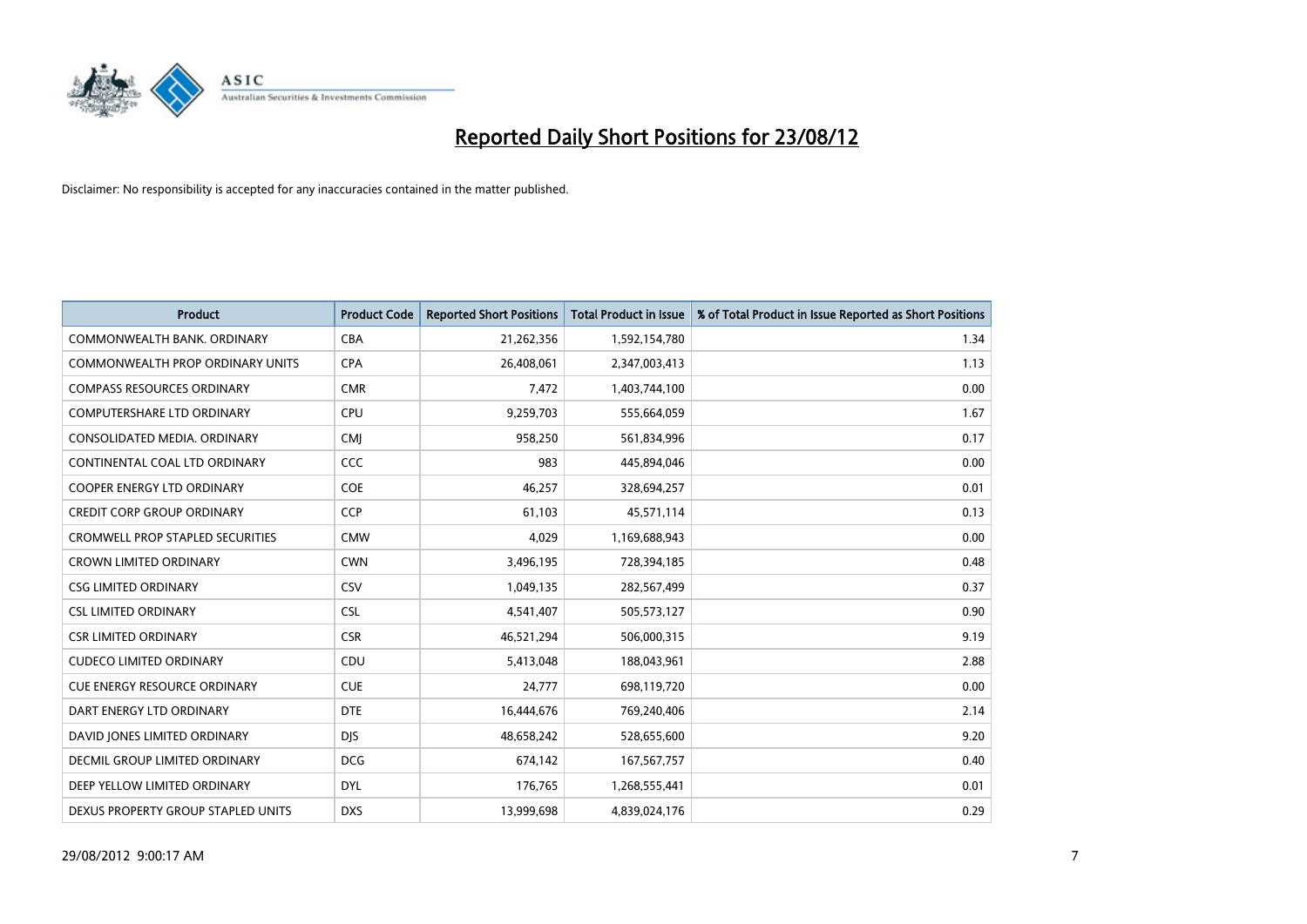

| <b>Product</b>                       | <b>Product Code</b> | <b>Reported Short Positions</b> | <b>Total Product in Issue</b> | % of Total Product in Issue Reported as Short Positions |
|--------------------------------------|---------------------|---------------------------------|-------------------------------|---------------------------------------------------------|
| DISCOVERY METALS LTD ORDINARY        | <b>DML</b>          | 14,930,673                      | 483,794,898                   | 3.09                                                    |
| DOMINO PIZZA ENTERPR ORDINARY        | <b>DMP</b>          | 331,366                         | 70,092,674                    | 0.47                                                    |
| DORAY MINERALS LTD ORDINARY          | <b>DRM</b>          | 141,141                         | 81,626,525                    | 0.17                                                    |
| DOWNER EDI LIMITED ORDINARY          | <b>DOW</b>          | 8,361,505                       | 429,100,296                   | 1.95                                                    |
| DRILLSEARCH ENERGY ORDINARY          | <b>DLS</b>          | 4,219,339                       | 386,468,803                   | 1.09                                                    |
| DUET GROUP STAPLED US PROHIBIT.      | <b>DUE</b>          | 6,712,727                       | 1,116,638,606                 | 0.60                                                    |
| DULUXGROUP LIMITED ORDINARY          | <b>DLX</b>          | 8,543,121                       | 368,984,902                   | 2.32                                                    |
| <b>DWS LTD ORDINARY</b>              | <b>DWS</b>          | 3,250                           | 132,362,763                   | 0.00                                                    |
| ECHO ENTERTAINMENT ORDINARY          | <b>EGP</b>          | 5,145,088                       | 825,672,730                   | 0.62                                                    |
| <b>ELDERS LIMITED ORDINARY</b>       | <b>ELD</b>          | 18,073,628                      | 448,598,480                   | 4.03                                                    |
| ELDORADO GOLD CORP CDI 1:1           | EAU                 | 14,308                          | 4,385,961                     | 0.33                                                    |
| ELEMENTAL MINERALS ORDINARY          | <b>ELM</b>          | 130,624                         | 243,614,280                   | 0.05                                                    |
| ELEMENTOS LIMITED ORDINARY           | <b>ELT</b>          | 16                              | 82,383,526                    | 0.00                                                    |
| <b>EMECO HOLDINGS ORDINARY</b>       | <b>EHL</b>          | 8,681,437                       | 631,237,586                   | 1.38                                                    |
| <b>EMPIRE ENERGY LTD ORDINARY</b>    | <b>EEG</b>          | 6,510                           | 298,197,016                   | 0.00                                                    |
| <b>ENDEAVOUR MIN CORP CDI 1:1</b>    | <b>EVR</b>          | 358,453                         | 117,423,514                   | 0.31                                                    |
| <b>ENERGY RESOURCES ORDINARY 'A'</b> | <b>ERA</b>          | 7,156,589                       | 517,725,062                   | 1.38                                                    |
| ENERGY WORLD CORPOR. ORDINARY        | <b>EWC</b>          | 18,835,490                      | 1,734,166,672                 | 1.09                                                    |
| <b>ENVESTRA LIMITED ORDINARY</b>     | <b>ENV</b>          | 16,931,958                      | 1,572,392,111                 | 1.08                                                    |
| EQUATORIAL RES LTD ORDINARY          | <b>EQX</b>          | 52.242                          | 117,235,353                   | 0.04                                                    |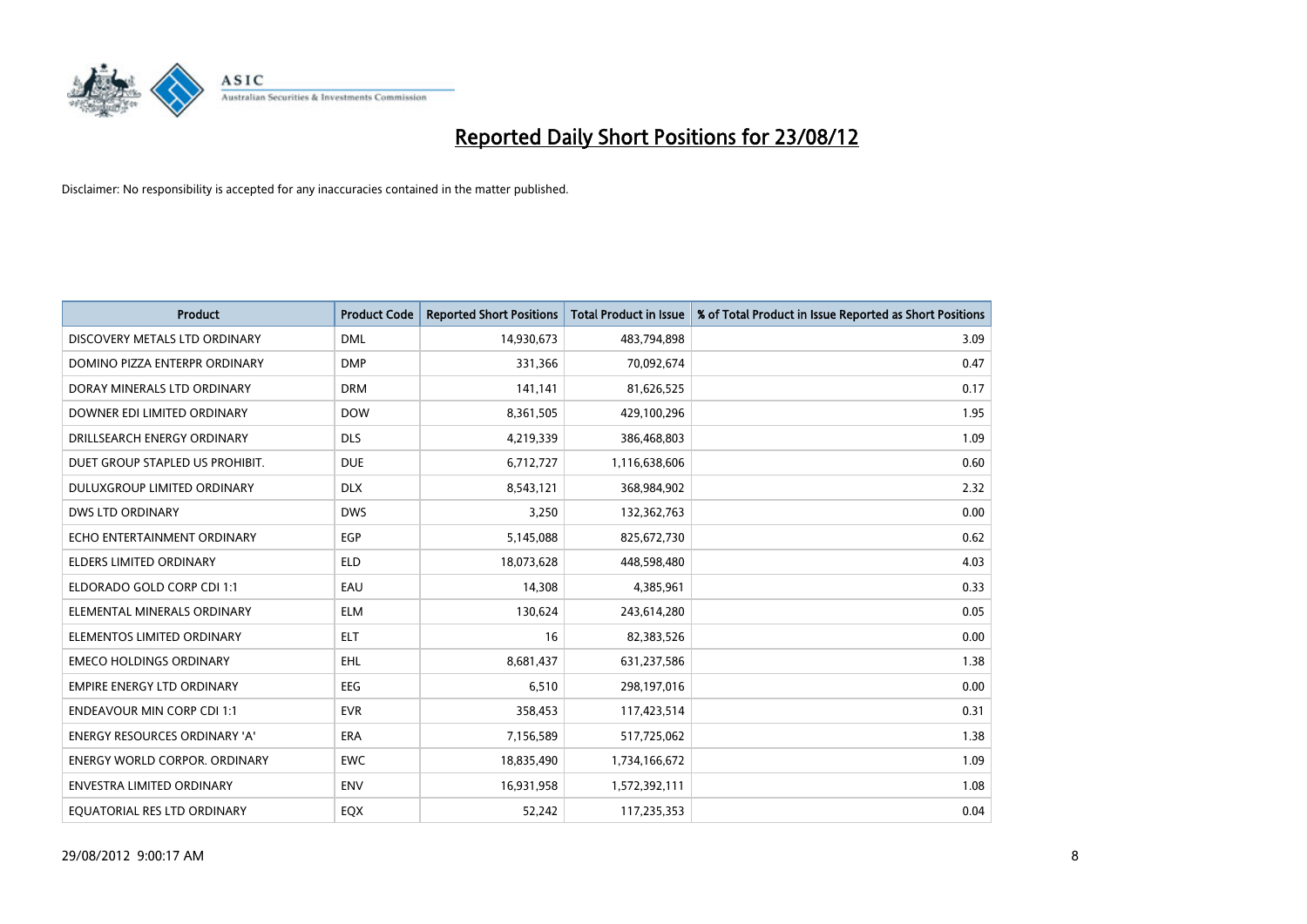

| <b>Product</b>                               | <b>Product Code</b> | <b>Reported Short Positions</b> | <b>Total Product in Issue</b> | % of Total Product in Issue Reported as Short Positions |
|----------------------------------------------|---------------------|---------------------------------|-------------------------------|---------------------------------------------------------|
| EUREKA ENERGY LTD ORDINARY                   | <b>EKA</b>          | 386,000                         | 237,764,050                   | 0.16                                                    |
| EVOLUTION MINING LTD ORDINARY                | <b>EVN</b>          | 4,068,556                       | 707,605,713                   | 0.57                                                    |
| FAIRFAX MEDIA LTD ORDINARY                   | <b>FXJ</b>          | 261,925,080                     | 2,351,955,725                 | 11.14                                                   |
| FAR LTD ORDINARY                             | <b>FAR</b>          | 21,000,000                      | 2,499,846,742                 | 0.84                                                    |
| <b>FINBAR GROUP LIMITED ORDINARY</b>         | <b>FRI</b>          | 17,473                          | 214,172,868                   | 0.01                                                    |
| <b>FKP PROPERTY GROUP STAPLED SECURITIES</b> | <b>FKP</b>          | 43,575,471                      | 1,212,083,417                 | 3.60                                                    |
| FLEETWOOD CORP ORDINARY                      | <b>FWD</b>          | 863,032                         | 59,217,993                    | 1.46                                                    |
| FLETCHER BUILDING ORDINARY                   | <b>FBU</b>          | 10,462,599                      | 682,866,936                   | 1.53                                                    |
| FLEXIGROUP LIMITED ORDINARY                  | <b>FXL</b>          | 98,958                          | 282,113,791                   | 0.04                                                    |
| <b>FLIGHT CENTRE ORDINARY</b>                | <b>FLT</b>          | 13,309,266                      | 100,055,135                   | 13.30                                                   |
| FLINDERS MINES LTD ORDINARY                  | <b>FMS</b>          | 5,734,351                       | 1,821,300,404                 | 0.31                                                    |
| <b>FOCUS MINERALS LTD ORDINARY</b>           | <b>FML</b>          | 2,423,600                       | 4,320,773,701                 | 0.06                                                    |
| FORGE GROUP LIMITED ORDINARY                 | FGE                 | 642,938                         | 86,169,014                    | 0.75                                                    |
| <b>FORTESCUE METALS GRP ORDINARY</b>         | <b>FMG</b>          | 219,254,470                     | 3,113,798,659                 | 7.04                                                    |
| <b>G.U.D. HOLDINGS ORDINARY</b>              | <b>GUD</b>          | 1,475,428                       | 70,803,455                    | 2.08                                                    |
| <b>GALAXY RESOURCES ORDINARY</b>             | GXY                 | 5,553,004                       | 506,359,381                   | 1.10                                                    |
| <b>GENETIC TECHNOLOGIES ORDINARY</b>         | GTG                 | 677,400                         | 464,771,819                   | 0.15                                                    |
| <b>GEODYNAMICS LIMITED ORDINARY</b>          | GDY                 | 850                             | 406,452,608                   | 0.00                                                    |
| <b>GINDALBIE METALS LTD ORDINARY</b>         | GBG                 | 53,461,206                      | 1,247,487,454                 | 4.29                                                    |
| <b>GOODMAN FIELDER, ORDINARY</b>             | GFF                 | 36,682,273                      | 1,955,559,207                 | 1.88                                                    |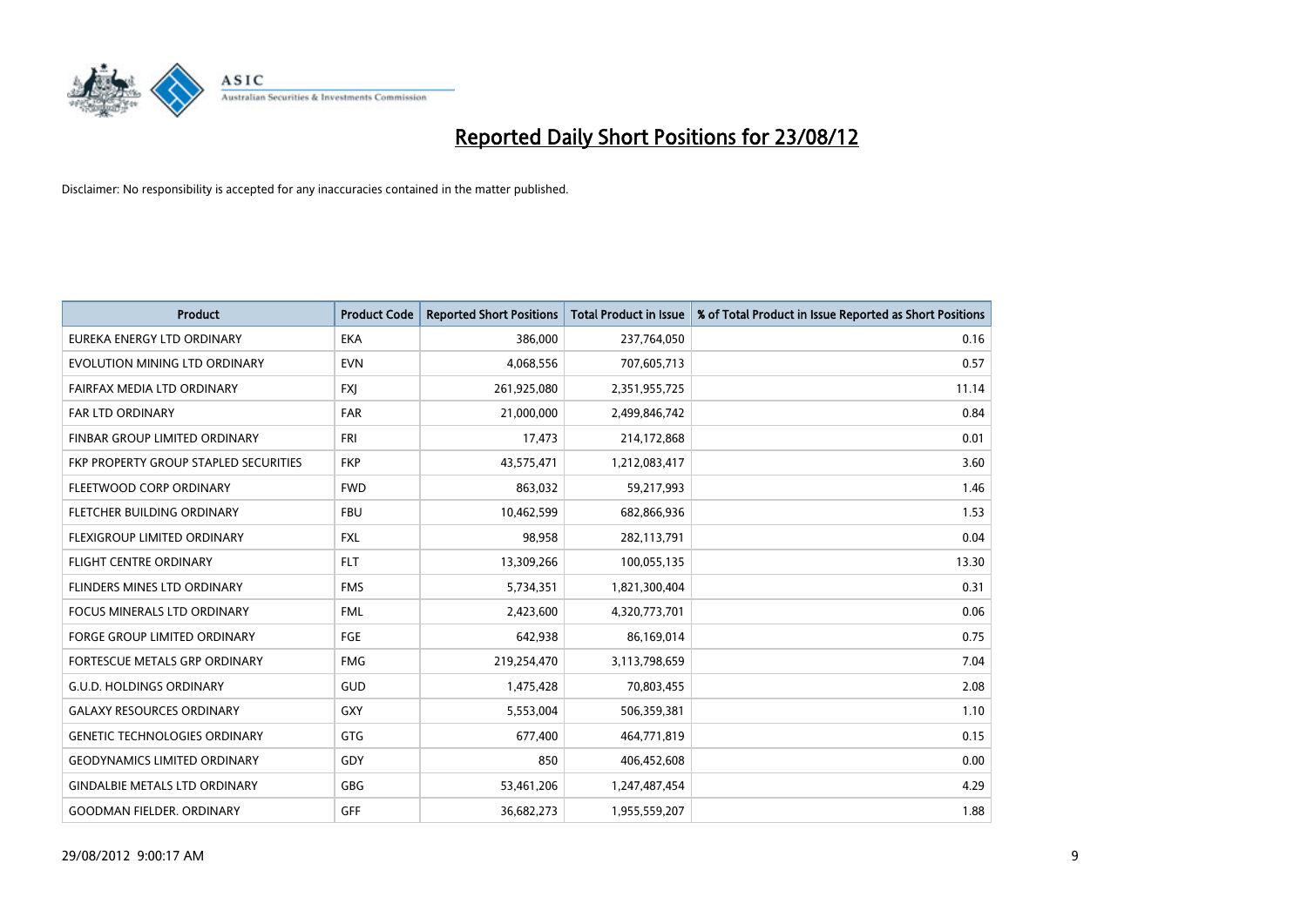

| <b>Product</b>                            | <b>Product Code</b> | <b>Reported Short Positions</b> | <b>Total Product in Issue</b> | % of Total Product in Issue Reported as Short Positions |
|-------------------------------------------|---------------------|---------------------------------|-------------------------------|---------------------------------------------------------|
| <b>GOODMAN GROUP STAPLEDUSPROH.DEFSET</b> | <b>GMGDC</b>        | 11,286,161                      | 1,605,107,475                 | 0.70                                                    |
| <b>GPT GROUP STAPLED SEC.</b>             | <b>GPT</b>          | 4,836,176                       | 1,766,785,075                 | 0.27                                                    |
| <b>GRAINCORP LIMITED A CLASS ORDINARY</b> | <b>GNC</b>          | 1,463,831                       | 198,318,900                   | 0.74                                                    |
| <b>GRANGE RESOURCES. ORDINARY</b>         | <b>GRR</b>          | 3,226,027                       | 1,155,487,102                 | 0.28                                                    |
| <b>GREENLAND MIN EN LTD ORDINARY</b>      | GGG                 | 3,606,065                       | 416,390,488                   | 0.87                                                    |
| <b>GRYPHON MINERALS LTD ORDINARY</b>      | GRY                 | 17,624,819                      | 348,264,983                   | 5.06                                                    |
| <b>GUILDFORD COAL LTD ORDINARY</b>        | <b>GUF</b>          | 1,935,977                       | 521,046,899                   | 0.37                                                    |
| <b>GUIARAT NRE COAL LTD ORDINARY</b>      | <b>GNM</b>          | 588,100                         | 1,093,137,858                 | 0.05                                                    |
| <b>GUNNS LIMITED ORDINARY</b>             | <b>GNS</b>          | 55,105,305                      | 848,401,559                   | 6.50                                                    |
| <b>GWA GROUP LTD ORDINARY</b>             | <b>GWA</b>          | 13,196,233                      | 302,005,514                   | 4.37                                                    |
| <b>HARVEY NORMAN ORDINARY</b>             | <b>HVN</b>          | 101,139,829                     | 1,062,316,784                 | 9.52                                                    |
| HASTIE GROUP LIMITED ORDINARY             | <b>HST</b>          | 233,914                         | 137,353,504                   | 0.17                                                    |
| HASTINGS DIVERSIFIED STAPLED SECURITY     | <b>HDF</b>          | 1,007,850                       | 530,001,072                   | 0.19                                                    |
| <b>HENDERSON GROUP CDI 1:1</b>            | <b>HGG</b>          | 5,773,003                       | 704,007,724                   | 0.82                                                    |
| HFA HOLDINGS LIMITED ORDINARY             | <b>HFA</b>          | 3,809                           | 117,332,831                   | 0.00                                                    |
| HIGHLANDS PACIFIC ORDINARY                | <b>HIG</b>          | 700,000                         | 789,132,854                   | 0.09                                                    |
| HILLGROVE RES LTD ORDINARY                | <b>HGO</b>          | 5,080,335                       | 912,901,046                   | 0.56                                                    |
| HILLS HOLDINGS LTD ORDINARY               | <b>HIL</b>          | 2,964,171                       | 246,500,444                   | 1.20                                                    |
| <b>HODGES RESOURCES ORDINARY</b>          | <b>HDG</b>          | 27,000                          | 80,254,029                    | 0.03                                                    |
| HORIZON OIL LIMITED ORDINARY              | <b>HZN</b>          | 26,781,569                      | 1,130,811,515                 | 2.37                                                    |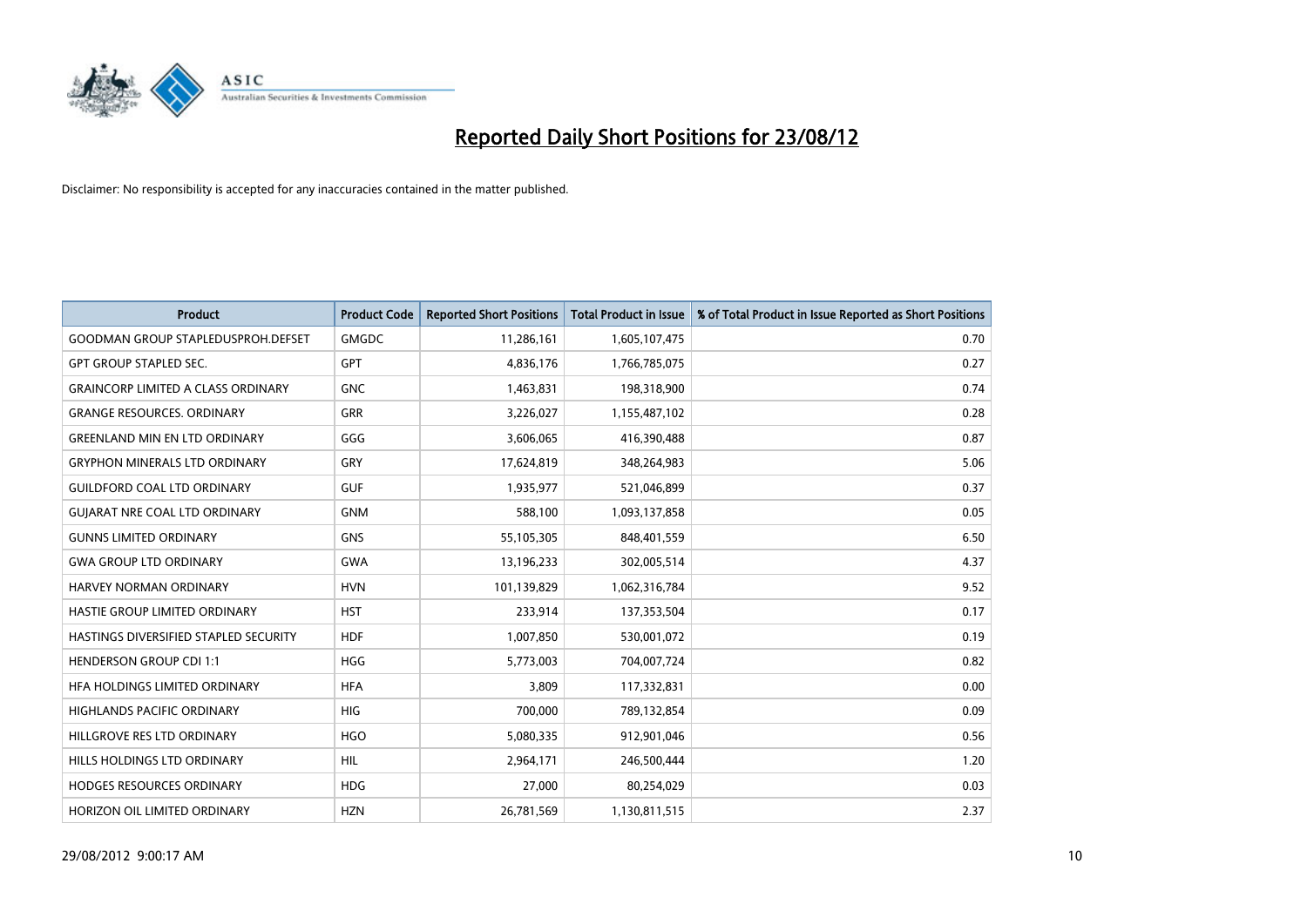

| <b>Product</b>                                | <b>Product Code</b> | <b>Reported Short Positions</b> | <b>Total Product in Issue</b> | % of Total Product in Issue Reported as Short Positions |
|-----------------------------------------------|---------------------|---------------------------------|-------------------------------|---------------------------------------------------------|
| <b>ICON ENERGY LIMITED ORDINARY</b>           | <b>ICN</b>          | 72                              | 469,301,394                   | 0.00                                                    |
| <b>IINET LIMITED ORDINARY</b>                 | <b>IIN</b>          | 131,246                         | 160,968,847                   | 0.08                                                    |
| <b>ILUKA RESOURCES ORDINARY</b>               | ILU                 | 40,293,352                      | 418,700,517                   | 9.62                                                    |
| <b>IMDEX LIMITED ORDINARY</b>                 | <b>IMD</b>          | 378,129                         | 208,235,426                   | 0.18                                                    |
| <b>INCITEC PIVOT ORDINARY</b>                 | <b>IPL</b>          | 3,581,970                       | 1,628,730,107                 | 0.22                                                    |
| <b>INDEPENDENCE GROUP ORDINARY</b>            | <b>IGO</b>          | 11,911,801                      | 232,882,535                   | 5.11                                                    |
| <b>INDOPHIL RESOURCES ORDINARY</b>            | <b>IRN</b>          | 939.226                         | 1,203,146,194                 | 0.08                                                    |
| <b>INDUSTREA LIMITED ORDINARY</b>             | IDL                 | 530,506                         | 370,268,218                   | 0.14                                                    |
| INFIGEN ENERGY STAPLED SECURITIES             | <b>IFN</b>          | 4,060,535                       | 762,265,972                   | 0.53                                                    |
| INSURANCE AUSTRALIA ORDINARY                  | <b>IAG</b>          | 4,808,180                       | 2,079,034,021                 | 0.23                                                    |
| INTEGRA MINING LTD, ORDINARY                  | <b>IGR</b>          | 1,899,601                       | 934,440,899                   | 0.20                                                    |
| <b>INTREPID MINES ORDINARY</b>                | <b>IAU</b>          | 7,315,767                       | 525,977,740                   | 1.39                                                    |
| <b>INVESTA OFFICE FUND STAPLED SECURITIES</b> | <b>IOF</b>          | 2,390,750                       | 614,047,458                   | 0.39                                                    |
| <b>INVOCARE LIMITED ORDINARY</b>              | <b>IVC</b>          | 3,465,482                       | 110,030,298                   | 3.15                                                    |
| ION LIMITED ORDINARY                          | <b>ION</b>          | 164,453                         | 256,365,105                   | 0.06                                                    |
| <b>IOOF HOLDINGS LTD ORDINARY</b>             | <b>IFL</b>          | 2,068,351                       | 229,794,395                   | 0.90                                                    |
| <b>IRESS LIMITED ORDINARY</b>                 | <b>IRE</b>          | 3,372,890                       | 128,428,871                   | 2.63                                                    |
| <b>IRON ORE HOLDINGS ORDINARY</b>             | <b>IOH</b>          | 40,418                          | 161,174,005                   | 0.03                                                    |
| ISHARES GLOBAL 100 CDI 1:1                    | <b>IOO</b>          | 3,205                           | 10,600,000                    | 0.03                                                    |
| ISHARES MSCI AUS 200 ISHARES MSCI AUS 200     | <b>IOZ</b>          | 8.359                           | 5,253,191                     | 0.16                                                    |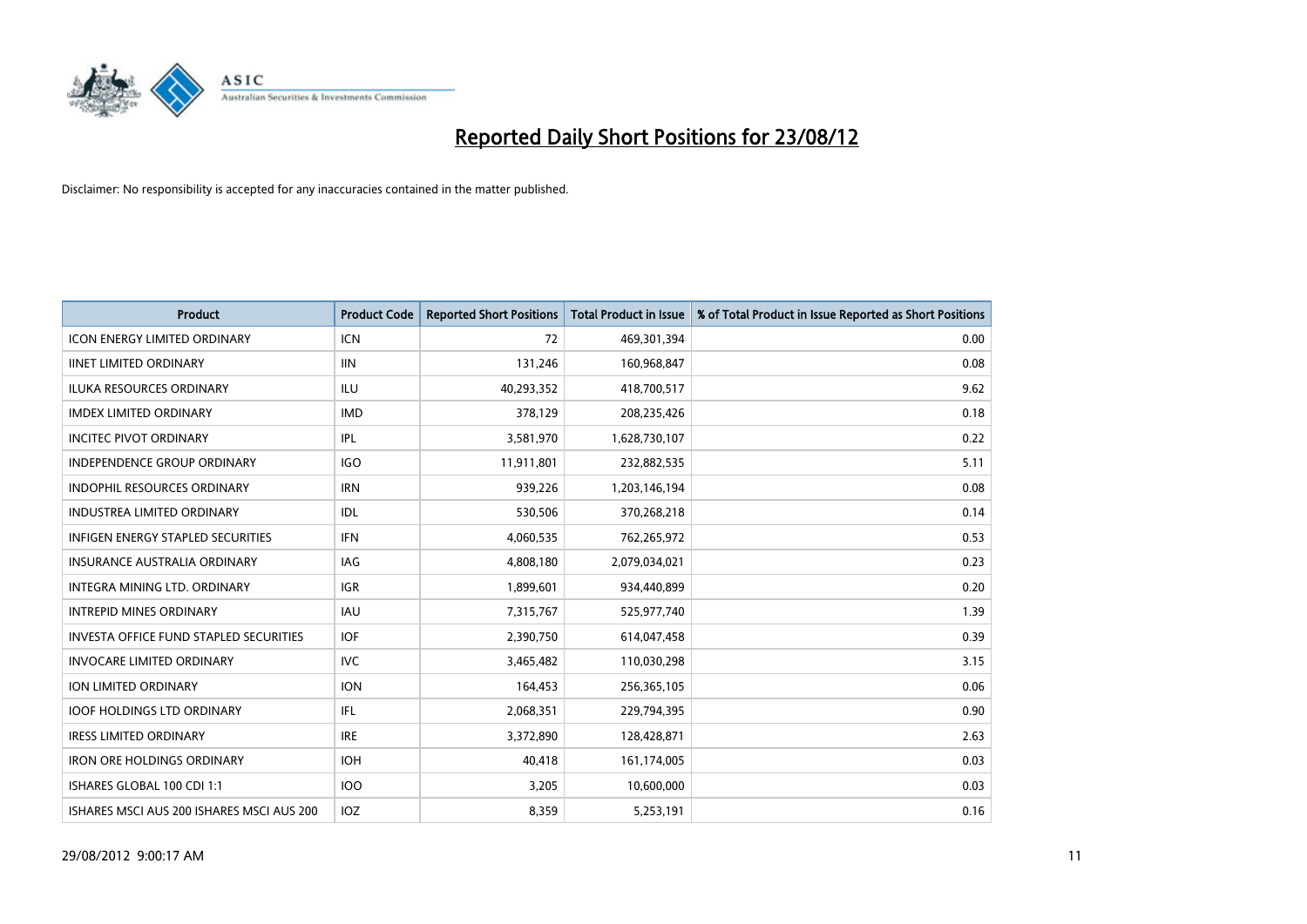

| <b>Product</b>                                  | <b>Product Code</b> | <b>Reported Short Positions</b> | <b>Total Product in Issue</b> | % of Total Product in Issue Reported as Short Positions |
|-------------------------------------------------|---------------------|---------------------------------|-------------------------------|---------------------------------------------------------|
| ISHARES S&P EU 350 CDI 1:1                      | IEU                 | 16.008                          | 50,800,000                    | 0.03                                                    |
| <b>IVANHOE AUSTRALIA ORDINARY</b>               | <b>IVA</b>          | 3,691,368                       | 554,687,635                   | 0.67                                                    |
| <b>JAMES HARDIE INDUST CHESS DEPOSITARY INT</b> | <b>IHX</b>          | 10,027,387                      | 437,947,092                   | 2.29                                                    |
| <b>JB HI-FI LIMITED ORDINARY</b>                | <b>IBH</b>          | 19,137,698                      | 98,850,643                    | 19.36                                                   |
| <b>JUPITER MINES ORDINARY</b>                   | <b>IMS</b>          | 158                             | 2,056,834,044                 | 0.00                                                    |
| <b>KAGARA LTD ORDINARY</b>                      | <b>KZL</b>          | 3,398,034                       | 798,953,117                   | 0.43                                                    |
| KANGAROO RES LTD ORDINARY                       | <b>KRL</b>          | 51,941                          | 3,434,430,012                 | 0.00                                                    |
| KAROON GAS AUSTRALIA ORDINARY                   | <b>KAR</b>          | 757,830                         | 221,420,769                   | 0.34                                                    |
| KATHMANDU HOLD LTD ORDINARY                     | <b>KMD</b>          | 1,191,490                       | 200,165,940                   | 0.60                                                    |
| <b>KBL MINING LIMITED ORDINARY</b>              | <b>KBL</b>          | 1,820                           | 285,421,456                   | 0.00                                                    |
| <b>KENTOR GOLD LIMITED ORDINARY</b>             | KGL                 | 290                             | 116,209,874                   | 0.00                                                    |
| KINGSGATE CONSOLID. ORDINARY                    | <b>KCN</b>          | 7,110,603                       | 151,347,122                   | 4.70                                                    |
| KINGSROSE MINING LTD ORDINARY                   | <b>KRM</b>          | 123,045                         | 289,243,617                   | 0.04                                                    |
| LEIGHTON HOLDINGS ORDINARY                      | LEI                 | 12,675,300                      | 337,087,596                   | 3.76                                                    |
| LEND LEASE GROUP UNIT/ORD STAPLED               | LLC                 | 7,509,502                       | 572,789,827                   | 1.31                                                    |
| LINC ENERGY LTD ORDINARY                        | <b>LNC</b>          | 44,189,508                      | 504,487,631                   | 8.76                                                    |
| LIQUEFIED NATURAL ORDINARY                      | LNG                 | 272,800                         | 267,699,015                   | 0.10                                                    |
| LYNAS CORPORATION ORDINARY                      | <b>LYC</b>          | 185,532,304                     | 1,715,029,131                 | 10.82                                                   |
| <b>M2 TELECOMMUNICATION ORDINARY</b>            | <b>MTU</b>          | 2,294,409                       | 156,581,954                   | 1.47                                                    |
| <b>MACMAHON HOLDINGS ORDINARY</b>               | <b>MAH</b>          | 4,459,601                       | 741,316,038                   | 0.60                                                    |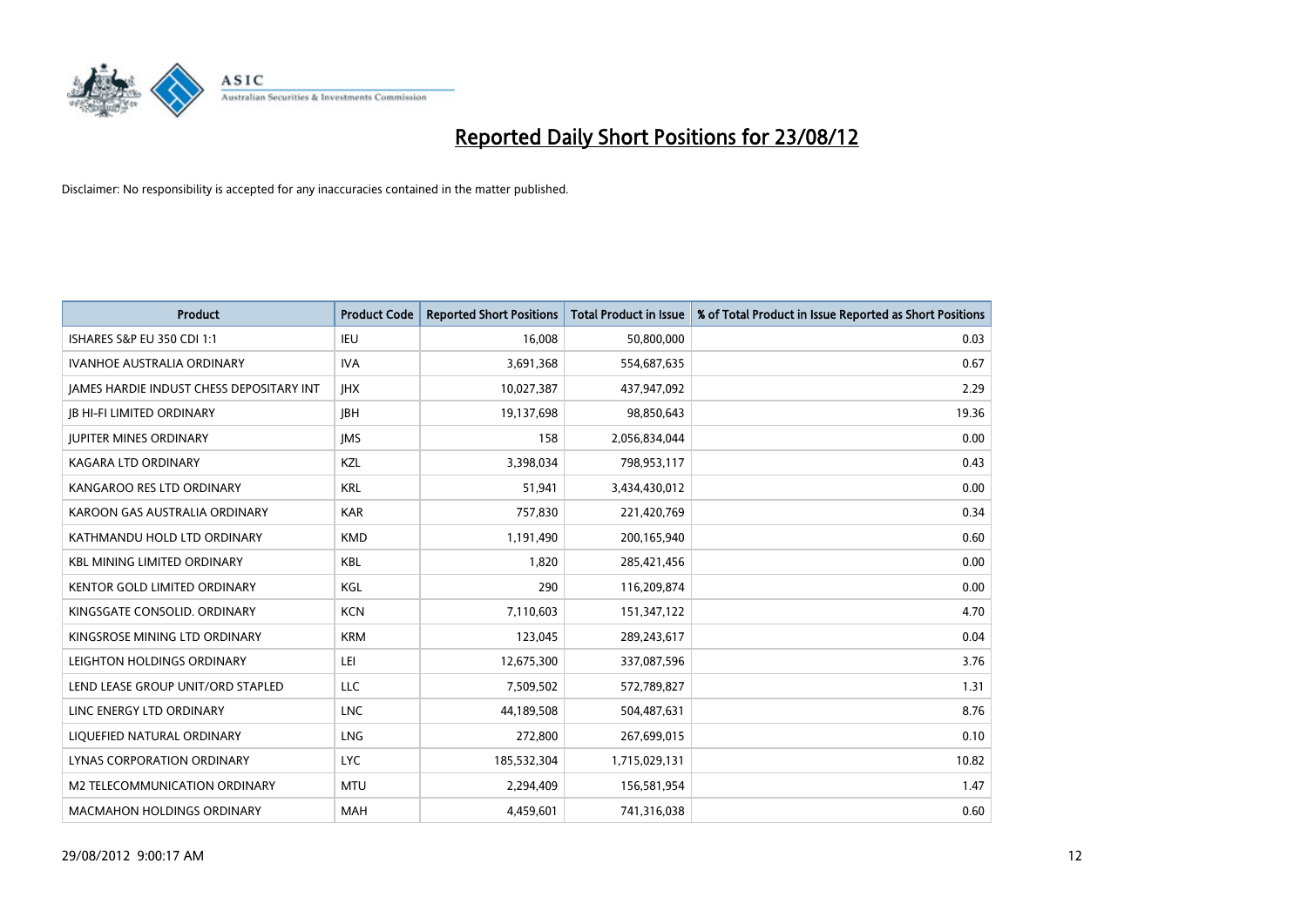

| <b>Product</b>                        | <b>Product Code</b> | <b>Reported Short Positions</b> | <b>Total Product in Issue</b> | % of Total Product in Issue Reported as Short Positions |
|---------------------------------------|---------------------|---------------------------------|-------------------------------|---------------------------------------------------------|
| MACQ ATLAS ROADS GRP ORDINARY STAPLED | <b>MOA</b>          | 5,482,350                       | 478,531,436                   | 1.15                                                    |
| MACQUARIE GROUP LTD ORDINARY          | <b>MOG</b>          | 6,821,848                       | 340,876,697                   | 2.00                                                    |
| <b>MARENGO MINING ORDINARY</b>        | <b>MGO</b>          | 39,850                          | 1,137,720,551                 | 0.00                                                    |
| MASTERMYNE GROUP LTD ORDINARY         | <b>MYE</b>          | 49,000                          | 75,367,514                    | 0.07                                                    |
| <b>MATRIX C &amp; E LTD ORDINARY</b>  | <b>MCE</b>          | 1,010,787                       | 94,555,428                    | 1.07                                                    |
| <b>MAVERICK DRILLING ORDINARY</b>     | <b>MAD</b>          | 1,957,776                       | 292,104,090                   | 0.67                                                    |
| MCMILLAN SHAKESPEARE ORDINARY         | <b>MMS</b>          | 62,473                          | 74,523,965                    | 0.08                                                    |
| MEDUSA MINING LTD ORDINARY            | <b>MML</b>          | 1,566,880                       | 188,903,911                   | 0.83                                                    |
| MELBOURNE IT LIMITED ORDINARY         | <b>MLB</b>          | 300                             | 81,965,992                    | 0.00                                                    |
| MEO AUSTRALIA LTD ORDINARY            | <b>MEO</b>          | 3,522,555                       | 539,913,260                   | 0.65                                                    |
| <b>MERMAID MARINE ORDINARY</b>        | <b>MRM</b>          | 1,519,016                       | 219,453,350                   | 0.69                                                    |
| MESOBLAST LIMITED ORDINARY            | <b>MSB</b>          | 17,802,391                      | 284,478,361                   | 6.26                                                    |
| METALS X LIMITED ORDINARY             | <b>MLX</b>          | 1,963,015                       | 1,316,663,257                 | 0.15                                                    |
| METCASH LIMITED ORDINARY              | <b>MTS</b>          | 44,140,316                      | 880,704,786                   | 5.01                                                    |
| METMINCO LIMITED ORDINARY             | <b>MNC</b>          | 13,942                          | 1,749,541,573                 | 0.00                                                    |
| MHM METALS LIMITED ORDINARY           | <b>MHM</b>          | 37,083                          | 116,312,192                   | 0.03                                                    |
| MICLYN EXP OFFSHR ORDINARY            | <b>MIO</b>          | 84,901                          | 278,515,705                   | 0.03                                                    |
| MILTON CORPORATION ORDINARY           | <b>MLT</b>          | 12,800                          | 121,625,655                   | 0.01                                                    |
| MINCOR RESOURCES NL ORDINARY          | <b>MCR</b>          | 974,073                         | 188,208,274                   | 0.52                                                    |
| MINERAL DEPOSITS ORDINARY             | <b>MDL</b>          | 427,520                         | 83,538,786                    | 0.51                                                    |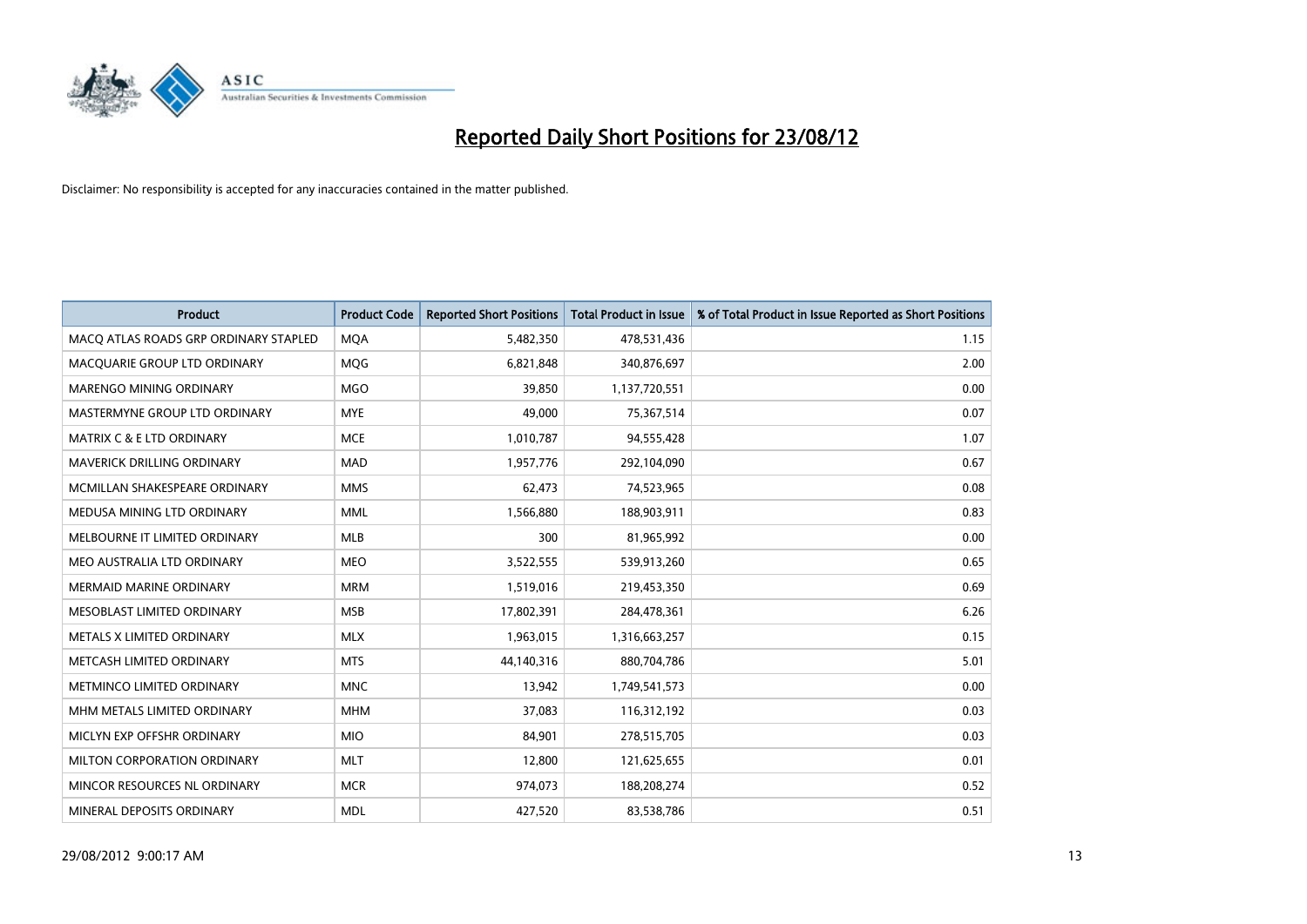

| <b>Product</b>                     | <b>Product Code</b> | <b>Reported Short Positions</b> | <b>Total Product in Issue</b> | % of Total Product in Issue Reported as Short Positions |
|------------------------------------|---------------------|---------------------------------|-------------------------------|---------------------------------------------------------|
| MINERAL RESOURCES, ORDINARY        | <b>MIN</b>          | 3,716,593                       | 184,956,018                   | 2.01                                                    |
| MIRABELA NICKEL LTD ORDINARY       | <b>MBN</b>          | 11,424,703                      | 876,571,645                   | 1.30                                                    |
| MIRVAC GROUP STAPLED SECURITIES    | <b>MGR</b>          | 13,911,172                      | 3,422,151,869                 | 0.41                                                    |
| MOLOPO ENERGY LTD ORDINARY         | <b>MPO</b>          | 1,124,831                       | 245,849,711                   | 0.46                                                    |
| MOLY MINES LIMITED ORDINARY        | <b>MOL</b>          | 101                             | 384,893,989                   | 0.00                                                    |
| <b>MONADELPHOUS GROUP ORDINARY</b> | <b>MND</b>          | 3,921,318                       | 88,674,327                    | 4.42                                                    |
| MORTGAGE CHOICE LTD ORDINARY       | <b>MOC</b>          | 2,324,547                       | 120,319,572                   | 1.93                                                    |
| MOUNT GIBSON IRON ORDINARY         | <b>MGX</b>          | 3,506,722                       | 1,085,728,430                 | 0.32                                                    |
| MURCHISON METALS LTD ORDINARY      | <b>MMX</b>          | 1,170,763                       | 450,427,346                   | 0.26                                                    |
| <b>MYER HOLDINGS LTD ORDINARY</b>  | <b>MYR</b>          | 60,220,608                      | 583,384,551                   | 10.32                                                   |
| MYSTATE LIMITED ORDINARY           | <b>MYS</b>          | 20,991                          | 86,977,573                    | 0.02                                                    |
| NATIONAL AUST, BANK ORDINARY       | <b>NAB</b>          | 18,375,242                      | 2,273,158,183                 | 0.81                                                    |
| NAVITAS LIMITED ORDINARY           | <b>NVT</b>          | 11,943,179                      | 375,318,628                   | 3.18                                                    |
| NEON ENERGY LIMITED ORDINARY       | <b>NEN</b>          | 6,988,607                       | 439,237,518                   | 1.59                                                    |
| NEW HOPE CORPORATION ORDINARY      | <b>NHC</b>          | 3,050,062                       | 830,411,534                   | 0.37                                                    |
| NEWCREST MINING ORDINARY           | <b>NCM</b>          | 2,161,623                       | 765,000,000                   | 0.28                                                    |
| NEWS CORP A NON-VOTING CDI         | <b>NWSLV</b>        | 3,309,522                       | 1,562,465,490                 | 0.21                                                    |
| NEWS CORP B VOTING CDI             | <b>NWS</b>          | 1,329,707                       | 798,520,953                   | 0.17                                                    |
| NEWSAT LIMITED ORDINARY            | <b>NWT</b>          | 68,579                          | 233,052,157                   | 0.03                                                    |
| NEXTDC LIMITED ORDINARY            | <b>NXT</b>          | 2,400,913                       | 150,602,388                   | 1.59                                                    |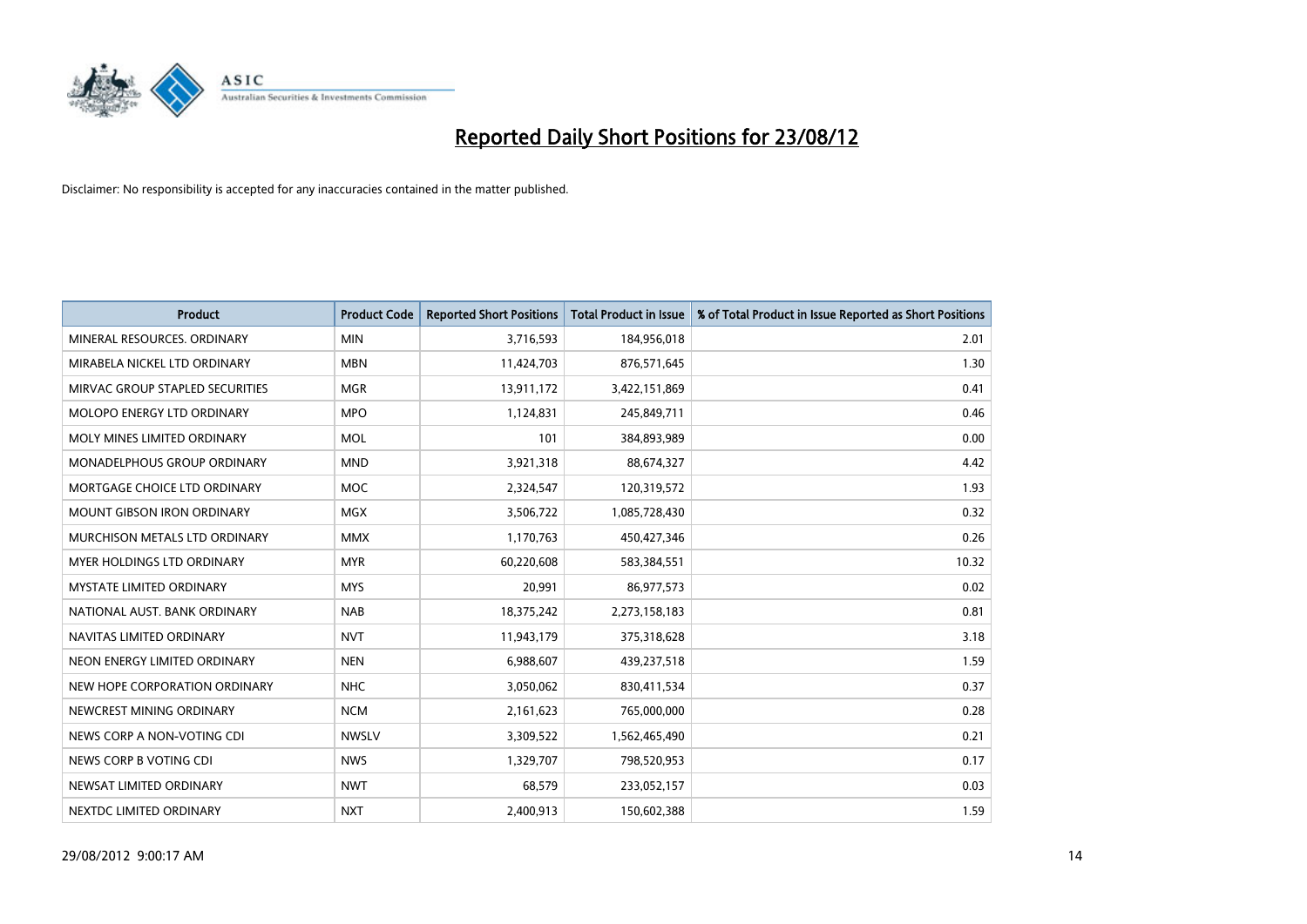

| <b>Product</b>                        | <b>Product Code</b> | <b>Reported Short Positions</b> | <b>Total Product in Issue</b> | % of Total Product in Issue Reported as Short Positions |
|---------------------------------------|---------------------|---------------------------------|-------------------------------|---------------------------------------------------------|
| NEXUS ENERGY LIMITED ORDINARY         | <b>NXS</b>          | 3,444,039                       | 1,329,821,159                 | 0.26                                                    |
| NIB HOLDINGS LIMITED ORDINARY         | <b>NHF</b>          | 26,685                          | 439,004,182                   | 0.01                                                    |
| NIDO PETROLEUM ORDINARY               | <b>NDO</b>          | 117,122                         | 1,390,829,818                 | 0.01                                                    |
| NOBLE MINERAL RES ORDINARY            | <b>NMG</b>          | 4,536,497                       | 610,147,952                   | 0.74                                                    |
| NORFOLK GROUP ORDINARY                | <b>NFK</b>          | 550                             | 158,890,730                   | 0.00                                                    |
| NORTHERN IRON LTD ORDINARY            | <b>NFE</b>          | 163,774                         | 369,980,113                   | 0.04                                                    |
| NORTHERN STAR ORDINARY                | <b>NST</b>          | 1,395,362                       | 410,514,273                   | 0.34                                                    |
| NRW HOLDINGS LIMITED ORDINARY         | <b>NWH</b>          | 895,241                         | 278,888,011                   | 0.32                                                    |
| NUFARM LIMITED ORDINARY               | <b>NUF</b>          | 6,346,686                       | 262,142,247                   | 2.42                                                    |
| <b>OAKTON LIMITED ORDINARY</b>        | <b>OKN</b>          | 247,194                         | 91,721,874                    | 0.27                                                    |
| OCEANAGOLD CORP. CHESS DEPOSITARY INT | OGC                 | 378,945                         | 262,982,710                   | 0.14                                                    |
| OIL SEARCH LTD ORDINARY               | OSH                 | 4,980,674                       | 1,331,356,047                 | 0.37                                                    |
| OM HOLDINGS LIMITED ORDINARY          | OMH                 | 4,502,053                       | 604,105,150                   | 0.75                                                    |
| ORICA LIMITED ORDINARY                | ORI                 | 1,869,613                       | 365,642,802                   | 0.51                                                    |
| ORIGIN ENERGY ORDINARY                | <b>ORG</b>          | 6,727,546                       | 1,089,633,153                 | 0.62                                                    |
| OROCOBRE LIMITED ORDINARY             | <b>ORE</b>          | 128,774                         | 103,195,029                   | 0.12                                                    |
| OROTONGROUP LIMITED ORDINARY          | ORL                 | 165,702                         | 40,880,902                    | 0.41                                                    |
| OZ MINERALS ORDINARY                  | OZL                 | 7,162,225                       | 303,470,022                   | 2.36                                                    |
| <b>PACIFIC BRANDS ORDINARY</b>        | <b>PBG</b>          | 5,024,391                       | 912,915,695                   | 0.55                                                    |
| PALADIN ENERGY LTD ORDINARY           | <b>PDN</b>          | 64,185,473                      | 835,645,290                   | 7.68                                                    |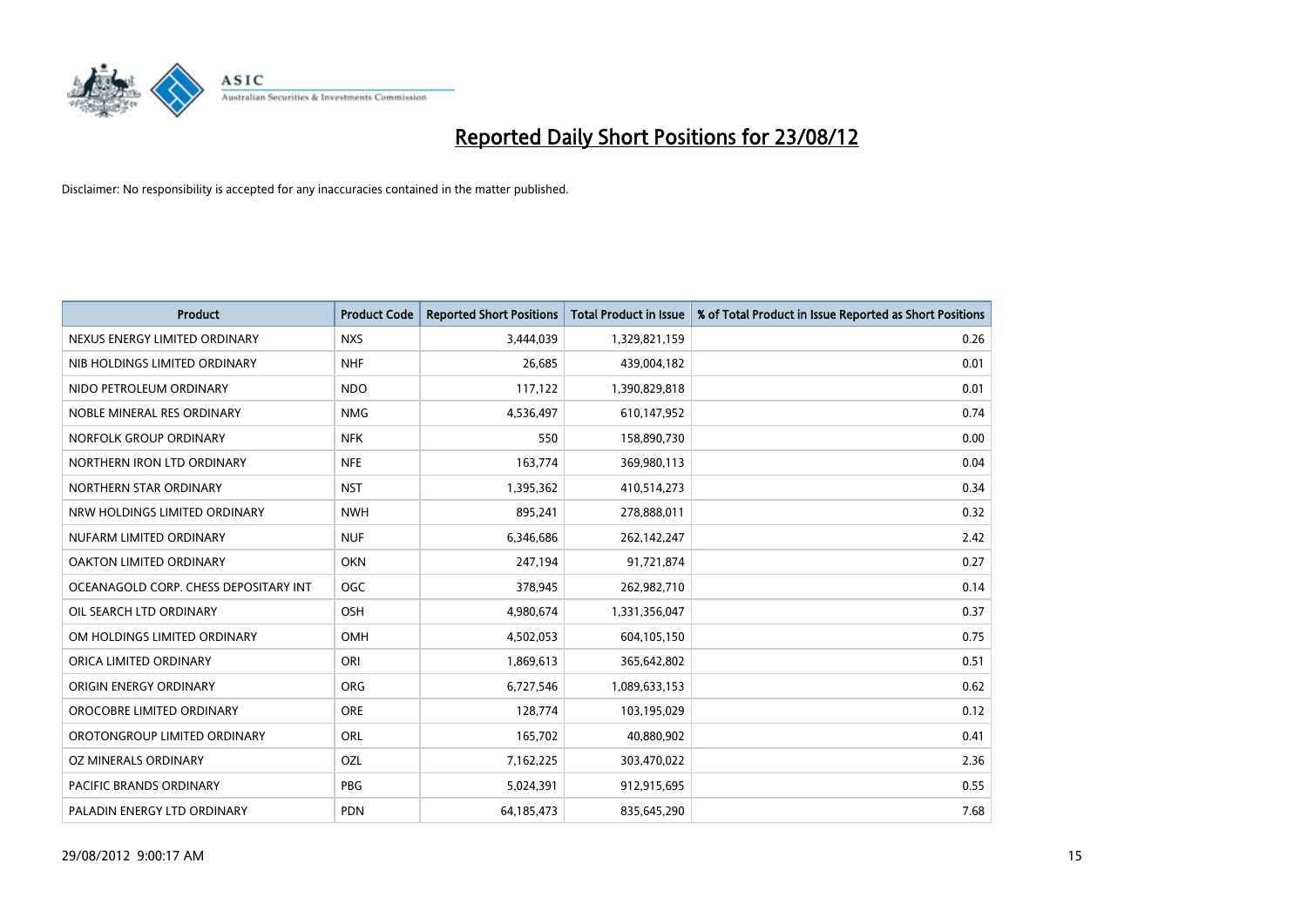

| <b>Product</b>               | <b>Product Code</b> | <b>Reported Short Positions</b> | <b>Total Product in Issue</b> | % of Total Product in Issue Reported as Short Positions |
|------------------------------|---------------------|---------------------------------|-------------------------------|---------------------------------------------------------|
| PANAUST LIMITED ORDINARY     | <b>PNA</b>          | 3,190,672                       | 604,599,995                   | 0.53                                                    |
| PANCONTINENTAL OIL ORDINARY  | <b>PCL</b>          | 200,000                         | 1,148,744,096                 | 0.02                                                    |
| PANORAMIC RESOURCES ORDINARY | PAN                 | 3,676,724                       | 255,681,195                   | 1.44                                                    |
| PAPERLINX LIMITED ORDINARY   | <b>PPX</b>          | 1,432,715                       | 609,280,761                   | 0.24                                                    |
| PAPILLON RES LTD ORDINARY    | PIR                 | 527,279                         | 245,819,121                   | 0.21                                                    |
| PARAMOUNT MINING ORDINARY    | PCP                 | 100,000                         | 290,621,943                   | 0.03                                                    |
| PEET LIMITED ORDINARY        | <b>PPC</b>          | 1,699,317                       | 320,170,604                   | 0.53                                                    |
| PERILYA LIMITED ORDINARY     | PEM                 | 96,970                          | 769,316,426                   | 0.01                                                    |
| PERPETUAL LIMITED ORDINARY   | <b>PPT</b>          | 2,296,019                       | 41,980,678                    | 5.47                                                    |
| PERSEUS MINING LTD ORDINARY  | PRU                 | 11,574,007                      | 457,962,088                   | 2.53                                                    |
| PHARMAXIS LTD ORDINARY       | <b>PXS</b>          | 4,327,010                       | 307,888,389                   | 1.41                                                    |
| PLATINUM ASSET ORDINARY      | <b>PTM</b>          | 10,402,710                      | 561,347,878                   | 1.85                                                    |
| PLATINUM AUSTRALIA ORDINARY  | PLA                 | 836,127                         | 504,968,043                   | 0.17                                                    |
| PMI GOLD CORP CDI 1:1        | <b>PVM</b>          | 107,517                         | 71,705,667                    | 0.15                                                    |
| PMP LIMITED ORDINARY         | <b>PMP</b>          | 71,219                          | 323,781,124                   | 0.02                                                    |
| PREMIER INVESTMENTS ORDINARY | <b>PMV</b>          | 777,326                         | 155,260,478                   | 0.50                                                    |
| PRIMA BIOMED LTD ORDINARY    | PRR                 | 4,000,997                       | 1,066,063,388                 | 0.38                                                    |
| PRIMARY HEALTH CARE ORDINARY | <b>PRY</b>          | 19,593,962                      | 501,717,314                   | 3.91                                                    |
| PRIMEAG AUSTRALIA ORDINARY   | PAG                 | 77,589                          | 266,394,444                   | 0.03                                                    |
| PROGRAMMED ORDINARY          | <b>PRG</b>          | 590.881                         | 118,175,280                   | 0.50                                                    |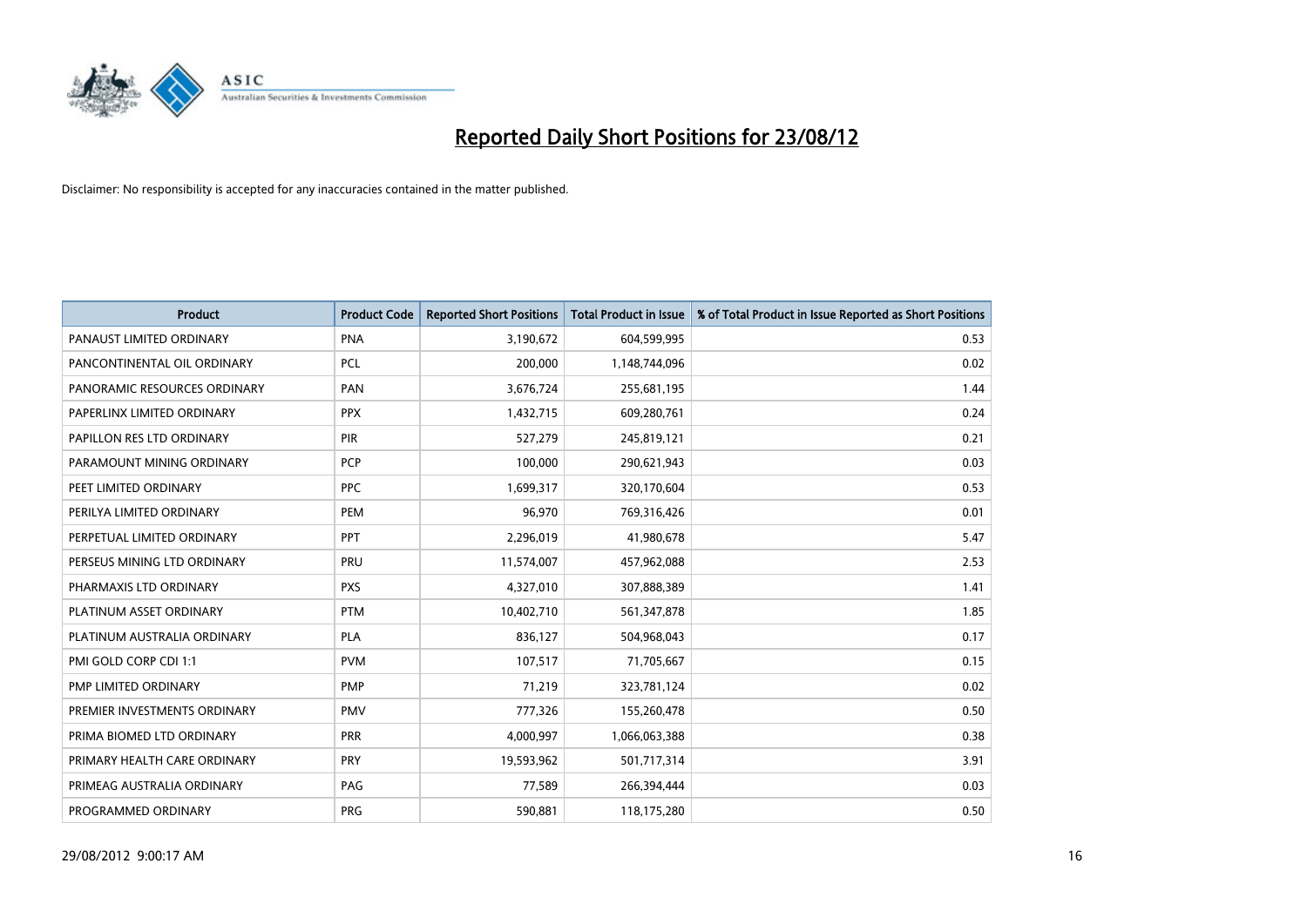

| <b>Product</b>                      | <b>Product Code</b> | <b>Reported Short Positions</b> | <b>Total Product in Issue</b> | % of Total Product in Issue Reported as Short Positions |
|-------------------------------------|---------------------|---------------------------------|-------------------------------|---------------------------------------------------------|
| PURA VIDA ENERGY NL ORDINARY        | <b>PVD</b>          | 64,143                          | 50,780,001                    | 0.13                                                    |
| <b>QANTAS AIRWAYS ORDINARY</b>      | QAN                 | 14,040,086                      | 2,265,123,620                 | 0.62                                                    |
| OBE INSURANCE GROUP ORDINARY        | <b>OBE</b>          | 52,948,687                      | 1,181,684,901                 | 4.48                                                    |
| OR NATIONAL LIMITED ORDINARY        | <b>ORN</b>          | 13,032,405                      | 2,440,000,000                 | 0.53                                                    |
| ORXPHARMA LTD ORDINARY              | <b>QRX</b>          | 145,990                         | 144,577,206                   | 0.10                                                    |
| <b>OUBE LOGISTICS HLDG ORDINARY</b> | <b>QUB</b>          | 6,264,893                       | 921,407,185                   | 0.68                                                    |
| RAMELIUS RESOURCES ORDINARY         | <b>RMS</b>          | 2,476,582                       | 336,116,949                   | 0.74                                                    |
| RAMSAY HEALTH CARE ORDINARY         | <b>RHC</b>          | 2,939,630                       | 202,081,252                   | 1.45                                                    |
| RANGE RESOURCES LTD ORDINARY        | <b>RRS</b>          | 233,488                         | 2,118,880,660                 | 0.01                                                    |
| <b>RCR TOMLINSON ORDINARY</b>       | <b>RCR</b>          | 31,914                          | 131,444,875                   | 0.02                                                    |
| <b>REA GROUP ORDINARY</b>           | <b>REA</b>          | 277,739                         | 131,714,699                   | 0.21                                                    |
| <b>RECKON LIMITED ORDINARY</b>      | <b>RKN</b>          | 970,018                         | 129,488,015                   | 0.75                                                    |
| RED 5 LIMITED ORDINARY              | <b>RED</b>          | 120,436                         | 135,488,008                   | 0.09                                                    |
| RED EMPEROR RESOURCE ORDINARY       | <b>RMP</b>          | 4,500                           | 266,234,221                   | 0.00                                                    |
| <b>RED FORK ENERGY ORDINARY</b>     | <b>RFE</b>          | 1,399,947                       | 310,324,853                   | 0.45                                                    |
| REDBANK ENERGY LTD ORDINARY         | AEI                 | 13                              | 786,287                       | 0.00                                                    |
| REGIS RESOURCES ORDINARY            | <b>RRL</b>          | 888,240                         | 453,206,465                   | 0.20                                                    |
| RESMED INC CDI 10:1                 | <b>RMD</b>          | 1,775,301                       | 1,556,242,300                 | 0.11                                                    |
| <b>RESOLUTE MINING ORDINARY</b>     | <b>RSG</b>          | 3,437,295                       | 628,628,623                   | 0.55                                                    |
| RESOURCE GENERATION ORDINARY        | <b>RES</b>          | 173                             | 262,895,652                   | 0.00                                                    |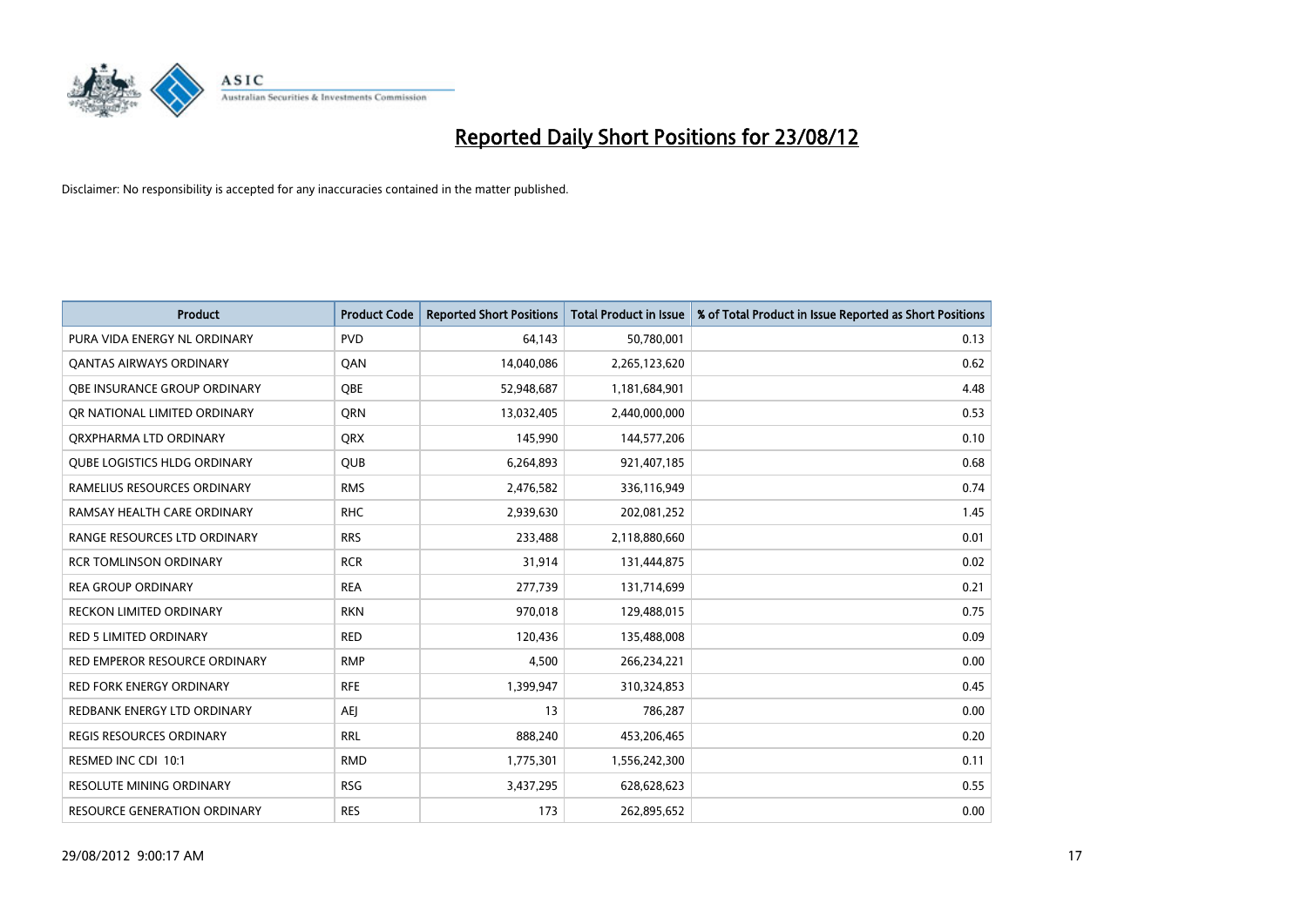

| <b>Product</b>                     | <b>Product Code</b> | <b>Reported Short Positions</b> | <b>Total Product in Issue</b> | % of Total Product in Issue Reported as Short Positions |
|------------------------------------|---------------------|---------------------------------|-------------------------------|---------------------------------------------------------|
| REVERSE CORP LIMITED ORDINARY      | <b>REF</b>          | 100                             | 92,382,175                    | 0.00                                                    |
| REX MINERALS LIMITED ORDINARY      | <b>RXM</b>          | 474,534                         | 188,907,284                   | 0.25                                                    |
| <b>RHG LIMITED ORDINARY</b>        | <b>RHG</b>          | 36,083                          | 308,483,177                   | 0.01                                                    |
| RIALTO ENERGY ORDINARY             | <b>RIA</b>          | 39,233                          | 672,259,992                   | 0.01                                                    |
| <b>RIDLEY CORPORATION ORDINARY</b> | <b>RIC</b>          | 3,965                           | 307,817,071                   | 0.00                                                    |
| RIO TINTO LIMITED ORDINARY         | <b>RIO</b>          | 18,544,887                      | 435,758,720                   | 4.26                                                    |
| ROC OIL COMPANY ORDINARY           | <b>ROC</b>          | 3,054,734                       | 683,235,552                   | 0.45                                                    |
| RURALCO HOLDINGS ORDINARY          | <b>RHL</b>          | 12,000                          | 55,019,284                    | 0.02                                                    |
| SAI GLOBAL LIMITED ORDINARY        | SAI                 | 2,557,547                       | 204,731,132                   | 1.25                                                    |
| SALMAT LIMITED ORDINARY            | <b>SLM</b>          | 2,773,840                       | 159,802,174                   | 1.74                                                    |
| SAMSON OIL & GAS LTD ORDINARY      | SSN                 | 3,559,653                       | 1,787,432,299                 | 0.20                                                    |
| SANDFIRE RESOURCES ORDINARY        | <b>SFR</b>          | 4,472,152                       | 151,557,635                   | 2.95                                                    |
| <b>SANTOS LTD ORDINARY</b>         | <b>STO</b>          | 6,797,801                       | 953,031,949                   | 0.71                                                    |
| SARACEN MINERAL ORDINARY           | SAR                 | 4,373,408                       | 594,815,640                   | 0.74                                                    |
| SEDGMAN LIMITED ORDINARY           | <b>SDM</b>          | 12,242                          | 214,292,930                   | 0.01                                                    |
| SEEK LIMITED ORDINARY              | <b>SEK</b>          | 11,586,769                      | 337,101,307                   | 3.44                                                    |
| SENEX ENERGY LIMITED ORDINARY      | SXY                 | 4,919,725                       | 1,138,734,837                 | 0.43                                                    |
| SERVCORP LIMITED ORDINARY          | SRV                 | 240                             | 98,440,807                    | 0.00                                                    |
| SERVICE STREAM ORDINARY            | <b>SSM</b>          | 400                             | 283,418,867                   | 0.00                                                    |
| SEVEN GROUP HOLDINGS ORDINARY      | <b>SVW</b>          | 1,646,679                       | 307,410,281                   | 0.54                                                    |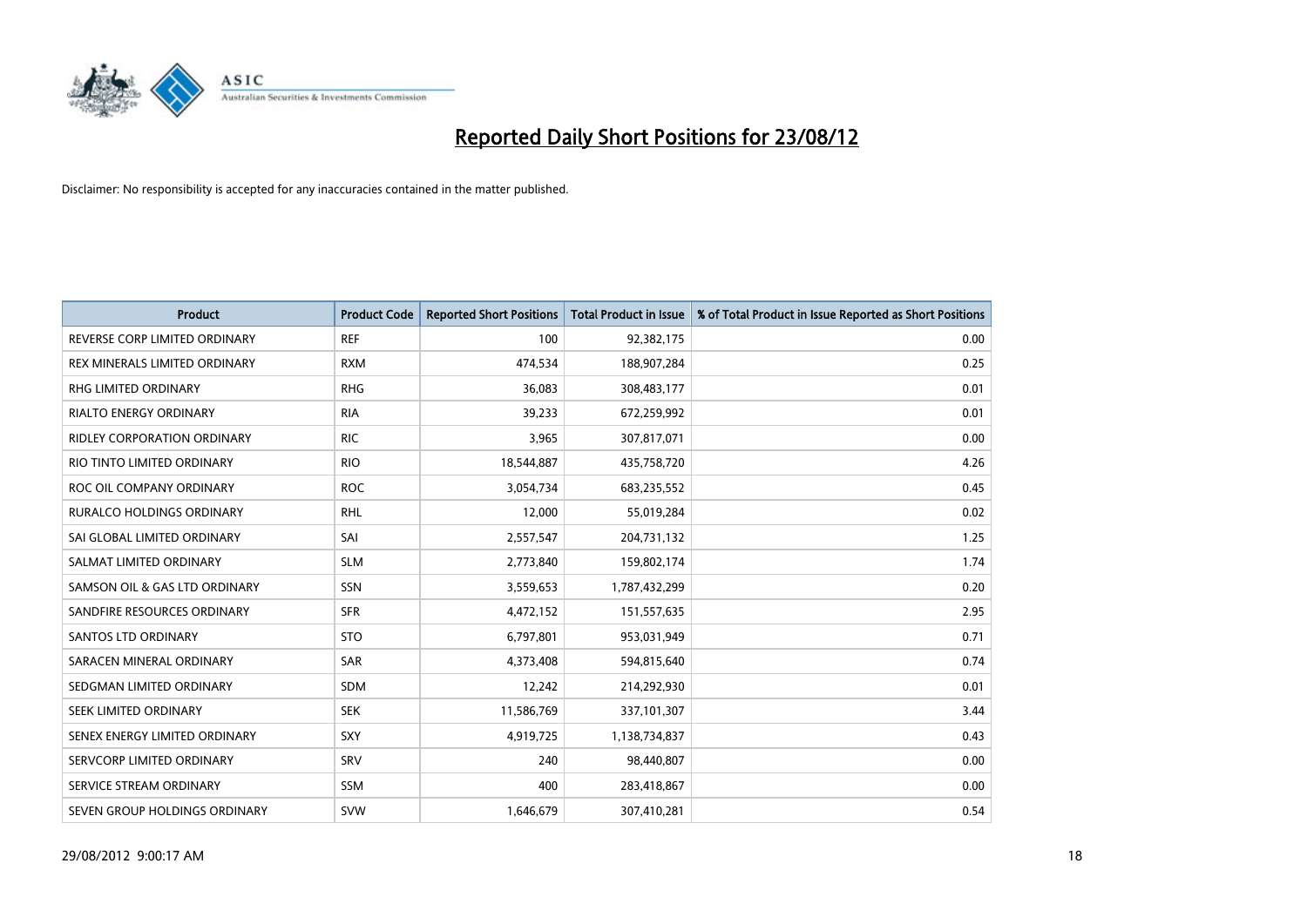

| <b>Product</b>                           | <b>Product Code</b> | <b>Reported Short Positions</b> | <b>Total Product in Issue</b> | % of Total Product in Issue Reported as Short Positions |
|------------------------------------------|---------------------|---------------------------------|-------------------------------|---------------------------------------------------------|
| SEVEN WEST MEDIA LTD ORDINARY            | <b>SWM</b>          | 18,886,546                      | 999,160,872                   | 1.89                                                    |
| SIGMA PHARMACEUTICAL ORDINARY            | <b>SIP</b>          | 5,772,681                       | 1,186,303,520                 | 0.49                                                    |
| <b>SILEX SYSTEMS ORDINARY</b>            | <b>SLX</b>          | 807,202                         | 170,143,997                   | 0.47                                                    |
| SILVER LAKE RESOURCE ORDINARY            | <b>SLR</b>          | 8,517,753                       | 225,493,476                   | 3.78                                                    |
| SIMS METAL MGMT LTD ORDINARY             | SGM                 | 9,845,556                       | 204,830,045                   | 4.81                                                    |
| SINGAPORE TELECOMM. CHESS DEPOSITARY INT | SGT                 | 12,432,695                      | 154,444,714                   | 8.05                                                    |
| SIRTEX MEDICAL ORDINARY                  | <b>SRX</b>          | 43.374                          | 55,768,136                    | 0.08                                                    |
| SKILLED GROUP LTD ORDINARY               | <b>SKE</b>          | 5,060                           | 233,487,276                   | 0.00                                                    |
| SKYCITY ENT GRP LTD ORDINARY             | <b>SKC</b>          | 55,101                          | 576,958,340                   | 0.01                                                    |
| <b>SLATER &amp; GORDON ORDINARY</b>      | <b>SGH</b>          | 1,001                           | 168,600,731                   | 0.00                                                    |
| SMS MANAGEMENT. ORDINARY                 | <b>SMX</b>          | 807,681                         | 68,464,436                    | 1.18                                                    |
| SONIC HEALTHCARE ORDINARY                | <b>SHL</b>          | 5,916,831                       | 390,969,875                   | 1.51                                                    |
| SOUL PATTINSON (W.H) ORDINARY            | SOL                 | 4,694                           | 239,395,320                   | 0.00                                                    |
| SOUTH BOULDER MINES ORDINARY             | <b>STB</b>          | 90,969                          | 126,732,826                   | 0.07                                                    |
| SP AUSNET STAPLED SECURITIES             | <b>SPN</b>          | 2,246,823                       | 3,339,620,165                 | 0.07                                                    |
| SPARK INFRASTRUCTURE STAPLED NOTE & UNIT | SKI                 | 36,596,388                      | 1,326,734,264                 | 2.76                                                    |
| SPDR 200 FUND ETF UNITS                  | <b>STW</b>          | 141,195                         | 50,259,567                    | 0.28                                                    |
| SPECIALTY FASHION ORDINARY               | <b>SFH</b>          | 2,440,932                       | 192,236,121                   | 1.27                                                    |
| ST BARBARA LIMITED ORDINARY              | SBM                 | 10,454,864                      | 325,615,389                   | 3.21                                                    |
| STANMORE COAL LTD ORDINARY               | <b>SMR</b>          | 32,870                          | 179,409,108                   | 0.02                                                    |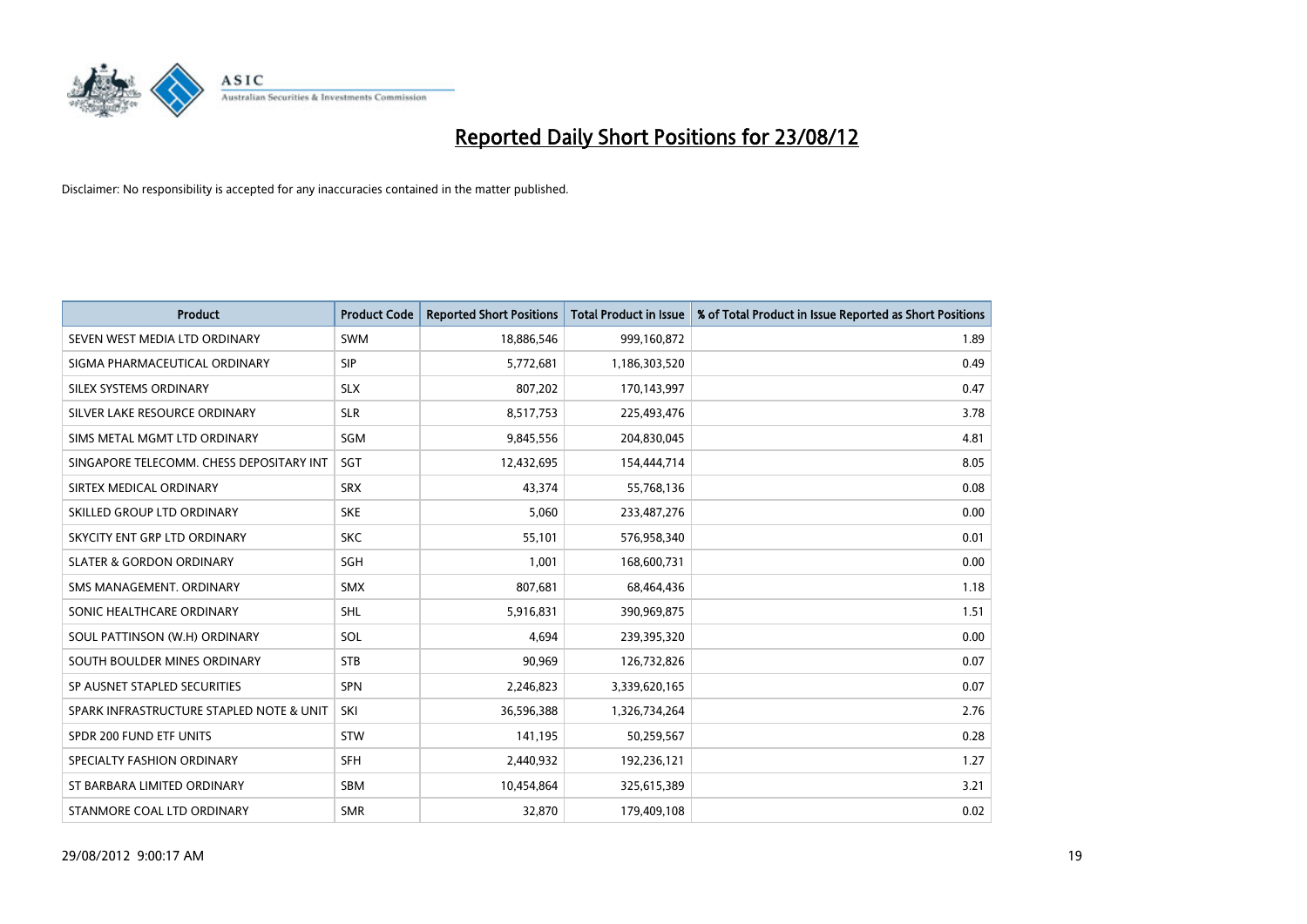

| <b>Product</b>                       | <b>Product Code</b> | <b>Reported Short Positions</b> | <b>Total Product in Issue</b> | % of Total Product in Issue Reported as Short Positions |
|--------------------------------------|---------------------|---------------------------------|-------------------------------|---------------------------------------------------------|
| STARPHARMA HOLDINGS ORDINARY         | SPL                 | 2,393,264                       | 281,840,401                   | 0.85                                                    |
| STHN CROSS MEDIA ORDINARY            | <b>SXL</b>          | 15,200,672                      | 704,858,525                   | 2.16                                                    |
| STOCKLAND UNITS/ORD STAPLED          | SGP                 | 6,963,325                       | 2,203,547,228                 | 0.32                                                    |
| STRAITS RES LTD. ORDINARY            | SRQ                 | 74,634                          | 456,529,474                   | 0.02                                                    |
| STW COMMUNICATIONS ORDINARY          | SGN                 | 409,898                         | 362,798,351                   | 0.11                                                    |
| SUNCORP GROUP LTD ORDINARY           | <b>SUN</b>          | 10,452,375                      | 1,286,600,980                 | 0.81                                                    |
| SUNDANCE RESOURCES ORDINARY          | <b>SDL</b>          | 7,034,665                       | 3,049,577,034                 | 0.23                                                    |
| SUNLAND GROUP LTD ORDINARY           | <b>SDG</b>          | 23,048                          | 196,717,811                   | 0.01                                                    |
| SUPER RET REP LTD ORDINARY           | <b>SUL</b>          | 1,325,854                       | 196, 172, 971                 | 0.68                                                    |
| SYD AIRPORT STAPLED US PROHIBIT.     | <b>SYD</b>          | 17,121,657                      | 1,861,210,782                 | 0.92                                                    |
| SYRAH RESOURCES ORDINARY             | <b>SYR</b>          | 29,965                          | 126,723,021                   | 0.02                                                    |
| <b>TABCORP HOLDINGS LTD ORDINARY</b> | <b>TAH</b>          | 11,509,949                      | 730,113,969                   | 1.58                                                    |
| TANAMI GOLD NL ORDINARY              | <b>TAM</b>          | 207,768                         | 261,132,677                   | 0.08                                                    |
| TAP OIL LIMITED ORDINARY             | <b>TAP</b>          | 547,467                         | 241,295,311                   | 0.23                                                    |
| TASSAL GROUP LIMITED ORDINARY        | <b>TGR</b>          | 86,224                          | 146,304,404                   | 0.06                                                    |
| TATTS GROUP LTD ORDINARY             | <b>TTS</b>          | 7,458,031                       | 1,362,919,733                 | 0.55                                                    |
| TECHNOLOGY ONE ORDINARY              | <b>TNE</b>          | 2,480                           | 304,980,455                   | 0.00                                                    |
| TELECOM CORPORATION ORDINARY         | <b>TEL</b>          | 18,198,091                      | 1,856,780,364                 | 0.98                                                    |
| <b>TELSTRA CORPORATION, ORDINARY</b> | <b>TLS</b>          | 16,232,273                      | 12,443,074,357                | 0.13                                                    |
| TEN NETWORK HOLDINGS ORDINARY        | <b>TEN</b>          | 77,459,762                      | 1,437,204,873                 | 5.39                                                    |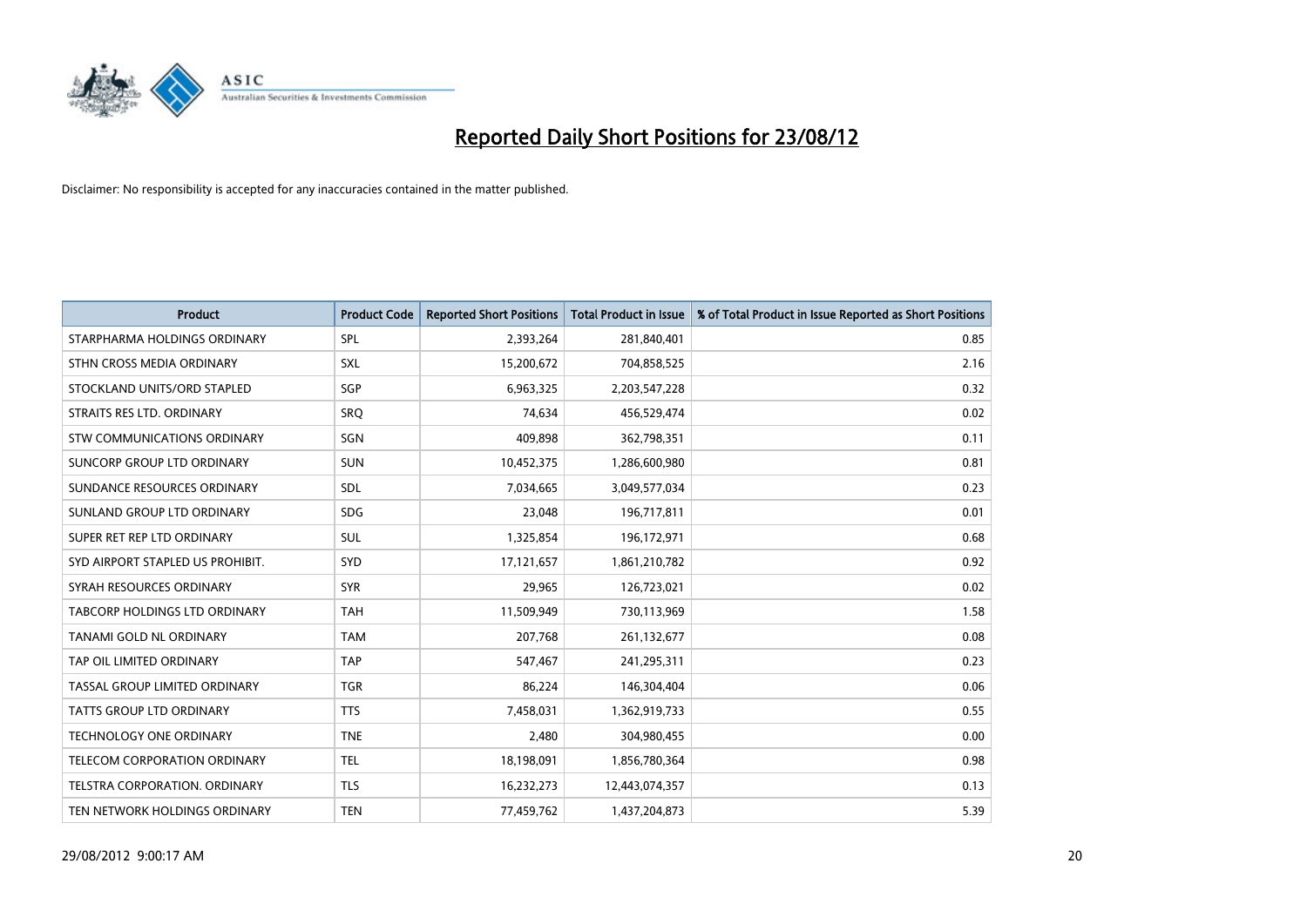

| <b>Product</b>                       | <b>Product Code</b> | <b>Reported Short Positions</b> | <b>Total Product in Issue</b> | % of Total Product in Issue Reported as Short Positions |
|--------------------------------------|---------------------|---------------------------------|-------------------------------|---------------------------------------------------------|
| TERANGA GOLD CORP CDI 1:1            | <b>TGZ</b>          | 193,659                         | 162,197,999                   | 0.12                                                    |
| TEXON PETROLEUM LTD ORDINARY         | <b>TXN</b>          | 41,595                          | 245,039,848                   | 0.02                                                    |
| TFS CORPORATION LTD ORDINARY         | <b>TFC</b>          |                                 | 279,621,829                   | 0.00                                                    |
| THE REJECT SHOP ORDINARY             | <b>TRS</b>          | 2,831,732                       | 26,092,220                    | 10.85                                                   |
| THORN GROUP LIMITED ORDINARY         | <b>TGA</b>          | 98,521                          | 146,374,703                   | 0.07                                                    |
| TIGER RESOURCES ORDINARY             | <b>TGS</b>          | 2,677,964                       | 673,470,269                   | 0.40                                                    |
| TOLL HOLDINGS LTD ORDINARY           | <b>TOL</b>          | 19,105,785                      | 717,133,875                   | 2.66                                                    |
| TOX FREE SOLUTIONS ORDINARY          | <b>TOX</b>          | 25,584                          | 115,311,608                   | 0.02                                                    |
| TPG TELECOM LIMITED ORDINARY         | <b>TPM</b>          | 2,057,842                       | 793,808,141                   | 0.26                                                    |
| <b>TRADE ME GROUP ORDINARY</b>       | <b>TME</b>          | 7,418                           | 395,745,510                   | 0.00                                                    |
| TRANSFIELD SERVICES ORDINARY         | <b>TSE</b>          | 4,081,328                       | 517,878,468                   | 0.79                                                    |
| TRANSPACIFIC INDUST, ORDINARY        | <b>TPI</b>          | 6,166,954                       | 1,578,479,491                 | 0.39                                                    |
| TRANSURBAN GROUP TRIPLE STAPLED SEC. | <b>TCL</b>          | 8,288,522                       | 1,461,665,097                 | 0.57                                                    |
| TREASURY WINE ESTATE ORDINARY        | <b>TWE</b>          | 14,816,836                      | 647,227,144                   | 2.29                                                    |
| TROY RESOURCES LTD ORDINARY          | <b>TRY</b>          | 195,480                         | 89,462,649                    | 0.22                                                    |
| UGL LIMITED ORDINARY                 | UGL                 | 7,312,060                       | 166,315,038                   | 4.40                                                    |
| UNILIFE CORPORATION CDI 6:1          | <b>UNS</b>          | 186,653                         | 254,211,852                   | 0.07                                                    |
| UXC LIMITED ORDINARY                 | <b>UXC</b>          | 3,538                           | 305,585,913                   | 0.00                                                    |
| <b>VENTURE MINERALS ORDINARY</b>     | <b>VMS</b>          | 125,674                         | 255,428,560                   | 0.05                                                    |
| <b>VIRGIN AUS HLDG LTD ORDINARY</b>  | <b>VAH</b>          | 21,555,956                      | 2,210,197,600                 | 0.98                                                    |